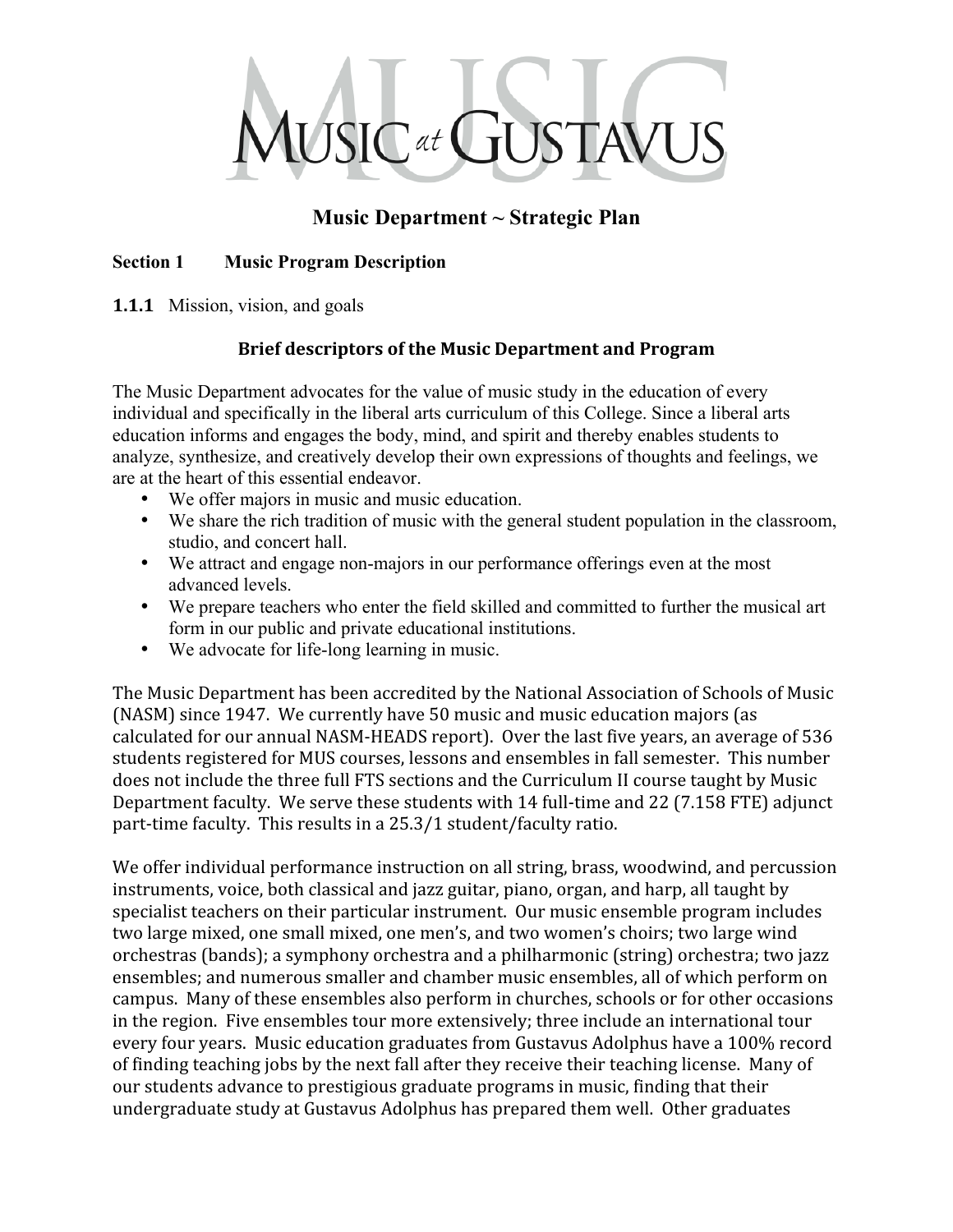# **Music Department ~ Strategic Plan (Spring, 2009)** –
page
2
of
22

pursue careers
in
music,
business,
and
industry,
vocations
as
church
musicians
around
the world, and lives as avid participants in and supporters of music in their communities.

Through coursework in performance, music theory, music history/literature, and conducting that engages students in making, listening to, and studying music

- $\triangleright$  Music Majors who graduate from Gustavus will
	- o be able to hear, identify, and work conceptually with the elements of music;
	- o have an understanding of and the ability to read and realize musical notation;
	- o have an understanding of compositional processes, aesthetic properties of style, and the way these shape and are shaped by artistic, social, and cultural forces;
	- o have an acquaintance with a wide selection of musical literature, the principal eras, genres, and cultural sources;
	- o have the ability to develop and defend musical judgments;
	- o have the ability to perform at a high level on their chosen instrument, both individually and in consort with other musicians, and have an overview of the repertory for their instrument;
	- o have an understanding of procedures for realizing a variety of musical styles;
	- o and understand the dynamics of interaction between music performers and their audiences.
- $\triangleright$  Music Education Majors who graduate from Gustavus will, in addition to the above list,
	- o have the ability to read at sight, have keyboard competency, rehearsal and conducting skills, and rudimentary creative abilities in both composition/arranging and improvisation;
	- o have developed a base of knowledge, skills, understanding, and experience as music teachers through coursework primarily in the Education Department to meet standards for licensure established by the State Board of Teaching.
- $\triangleright$  Music Minors and other non-majors will have the opportunity to grow in their musicianship through private lessons, ensemble participation, and performances (both as soloists and in consort with other performers). They will also have opportunity to expand their knowledge of music literature and its structure through coursework in music appreciation, theory, and other electives.

#### **Statement of Mission**

The Mission of the Music Department is to teach majors and non-majors how to develop their full potential as musicians and to share the department's heritage of excellence in notable performances on the Gustavus Adolphus campus and with communities around this nation and the world.

The curriculum of the Music Department aspires to teach music students to intelligently and artistically express themselves through a broad range of genres in musical performance, composition, and discourse.

The Music Department affirms the transformational nature of a mature understanding of the core value of music in a liberal arts education and promotes a passion for life-long engagement with music.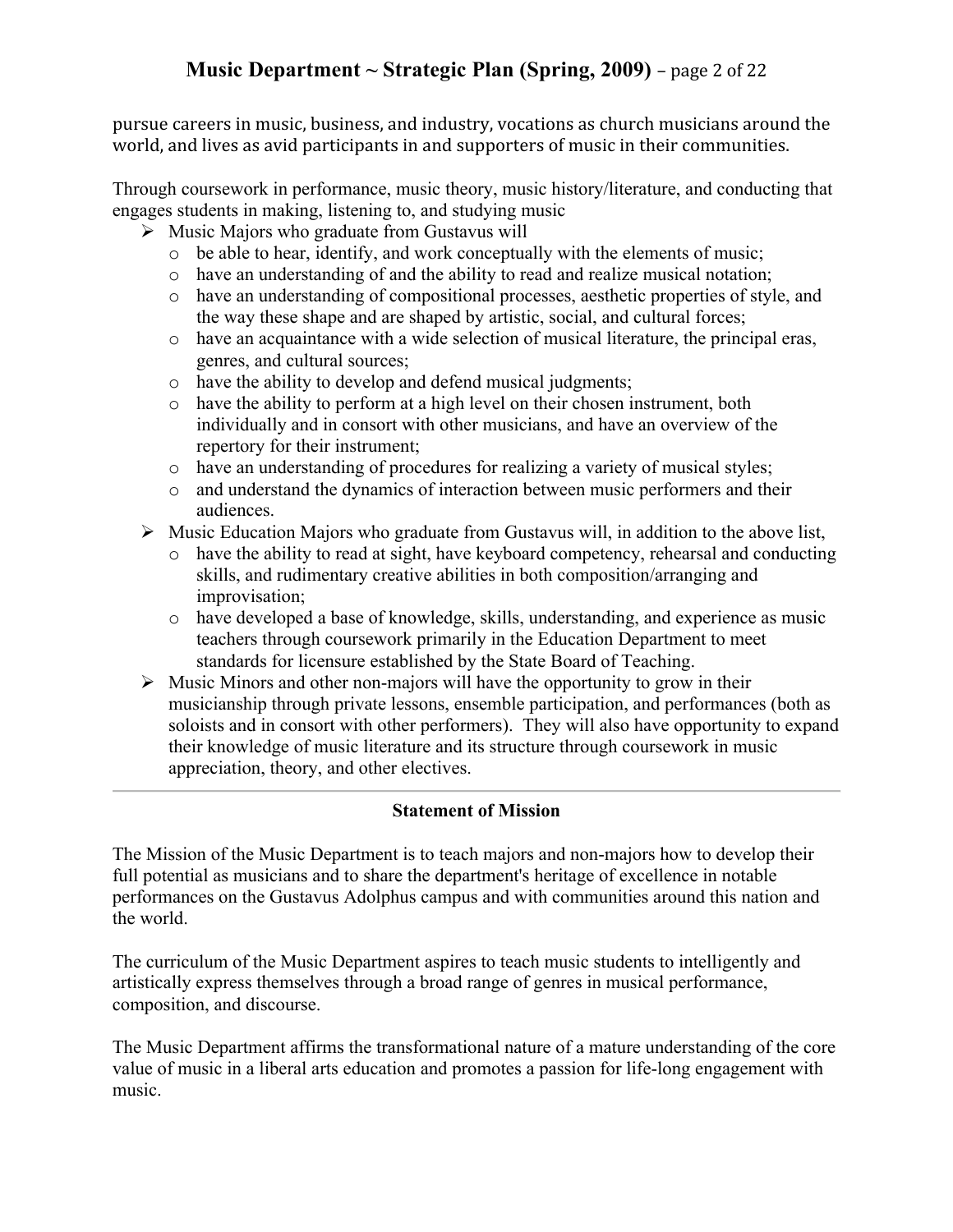### **Statement of Vision**

Gustavus Adolphus College will be more widely recognized for a music program of excellence that attracts and prepares music and music education majors in a liberal arts context and actively engages non-majors in a performance-oriented Department.

- A distinctive feature of the music department will be its increased focus on vocal and instrumental chamber music.
- The department will be positioned to meet a larger variety of individual student needs through course selection, repertoire choice, collaborative efforts, and leadership opportunities.
- The department will actively promote the creation of new music by encouraging compositional efforts of students, faculty, and commissioning works by renowned composers.
- We will rebuild a strong church music program in collaboration with the Christ Chapel program.
- We will intensify our recruitment efforts to re-establish the number of music majors at 100 students.
- We will expand our outreach efforts, including music ensemble tours, run-out performances, Laboratory School, and vocal and instrumental clinics and festivals.
- We will expand our support for the work of our students by providing high quality musical instruments, technological resources, and accompaniment personnel.
- Finally, we look forward to the construction of a substantial addition to our building to provide sorely needed teaching, rehearsal, practice, performance, and storage space.

#### **Goals**

- 1) Students will meet the outcomes outlined above and thereby engage in a rich musical experience and grow in their ability to express themselves musically, whether as focused music majors or non-major student musicians.
- 2) Excellent equipment (including musical instruments)
	- $\triangleright$  We will continue to provide and maintain high quality musical instruments for use by students who do not already own their own, so that they are able to produce appropriate musical results.
	- $\triangleright$  We will continue to maintain and upgrade the equipment in the Music Lab, classrooms, teaching studios, rehearsal rooms, and faculty offices to provide appropriate technologies for individual and group presentations, recording, reproduction, research, and connectivity, as well as for regular record-keeping and correspondence necessary to the work of the department.

3) Building:

- $\triangleright$  Build a substantial addition to the music building to provide necessary teaching, rehearsal,
practice,
performance,
and
storage
space.
- ▶ Find short-term solutions for the lack of choral rehearsal space.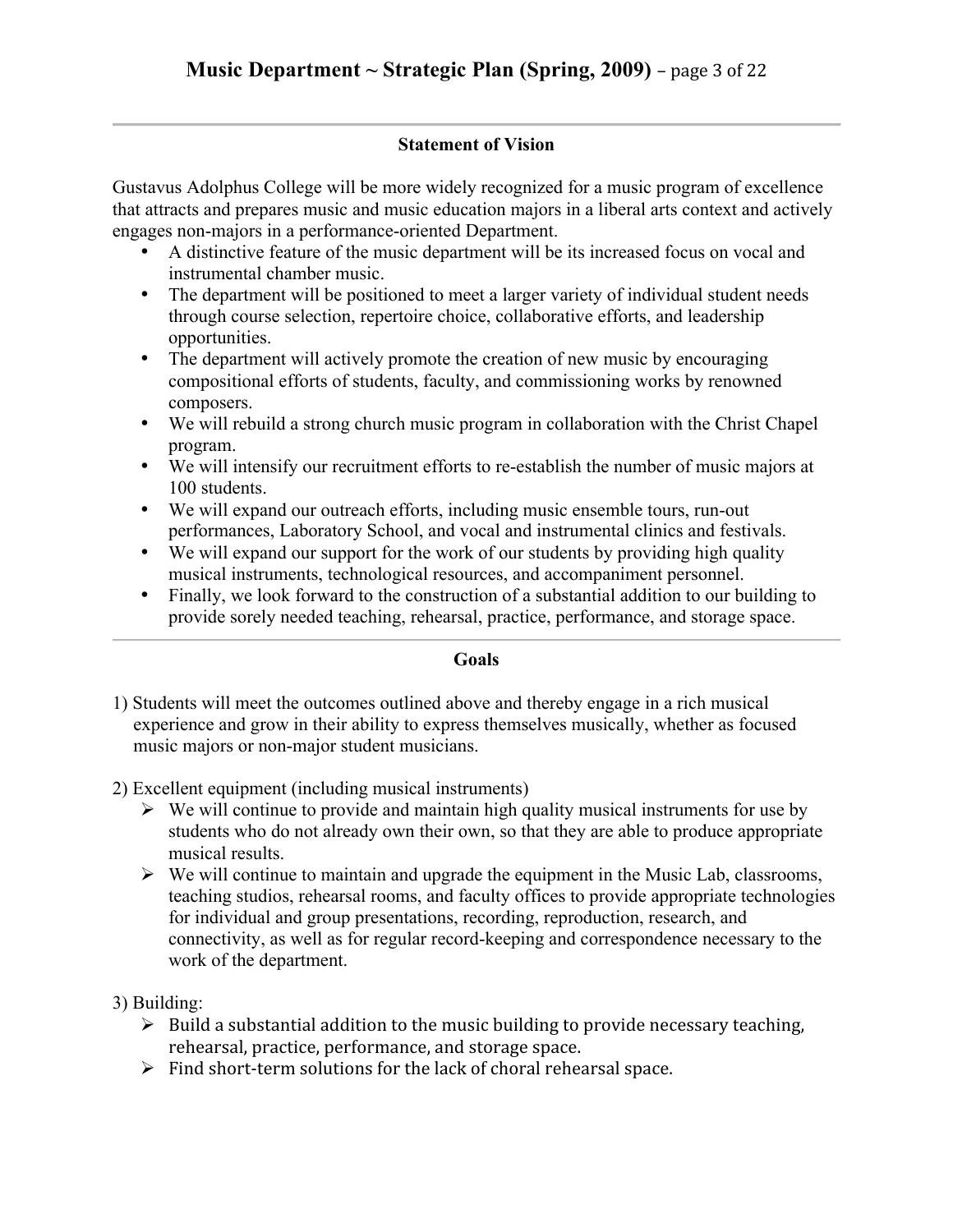# **Music Department ~ Strategic Plan (Spring, 2009)** –
page
4
of
22

### 4)
Recruitment:

- $\triangleright$  Expand and endow the music scholarship program.
- $\triangleright$  Increase the quality, diversity, and number of music majors.
- ▶ Designate an Admissions Associate to focus on recruiting music students for Gustavus Adolphus, with an increased emphasis on music majors, while maintaining and strengthening recruitment of non-major music students.
- ▶ Develop high impact recruiting and marketing materials in partnership with Admissions
and
Marketing
offices.

### 5)
Staffing:

- $\triangleright$  Faculty positions
	- o Hire
	tenure
	track
	faculty
	conductor
	of
	Gustavus
	Symphony
	Orchestra
	(for
	fall 2010)
	- $\circ$  Convert Violin faculty position from term appointment to tenure track (for fall 2010)
	- o Hire
	a
	full‐time
	10‐month
	Music
	Department
	Chair
	(for
	fall
	2011)
	- o Add
	a
	tenure
	track
	faculty
	position
	in
	composition/music
	theory
	(within
	5
	years)
	- o Add
	a
	tenure
	track
	faculty
	position
	in
	musicology
	(within
	5
	years)
	- o Provide
	adequate
	staffing
	for
	expanded
	Church
	Music
	program.
	
	(may
	be
	at
	least partially
	accomplished
	by
	reconfiguring the
	Organist/Cantor
	position)
	- o Establish
	a
	tenure
	track
	Music
	Education
	position
	(may
	be
	accomplished
	by reconfiguring
	an
	existing
	position)
	- o Convert
	one
	or
	two
	adjunct
	voice
	faculty
	positions
	to
	full
	time
	(within
	5
	years)
- $\triangleright$  Staff positions
	- o Increase
	staff
	accompanist
	positions
	(needed
	immediately)
	- $\circ$  Restore at least half-time librarian position in the Music Library (for fall 2009)
	- o Restore
	half‐time
	support
	staff
	position
	in
	Fine
	Arts
	Office
	(for
	fall
	2009)
	- o Add
	staff
	personnel
	through
	GTS
	focused
	on
	recording,
	computer
	maintenance, and
	other
	media
	for
	the
	department
- 6)
Curriculum:
	- $\triangleright$  Review and revise (ideally reduce) graduation requirements for music and music education majors in order to expand the flexibility of course and elective choices for students.
	- > Reestablish sacred music program in collaboration with Christ Chapel.

### 7)
Touring/Recording:

- > Increase coordination of tour programs with offices of Admission, Advancement, Alumni,
Church
Relations,
and
Marketing.
- ▶ Continue full-time 9-month Tour Manager staff position.
- ▶ Develop recording capabilities to enhance the experience of our students, better document their work, and enable production of our own CDs for sale and use as advertising/recruitment
materials.
- > Broadcast Christmas in Christ Chapel over appropriate media (public television, public
radio,
and/or
via
Internet).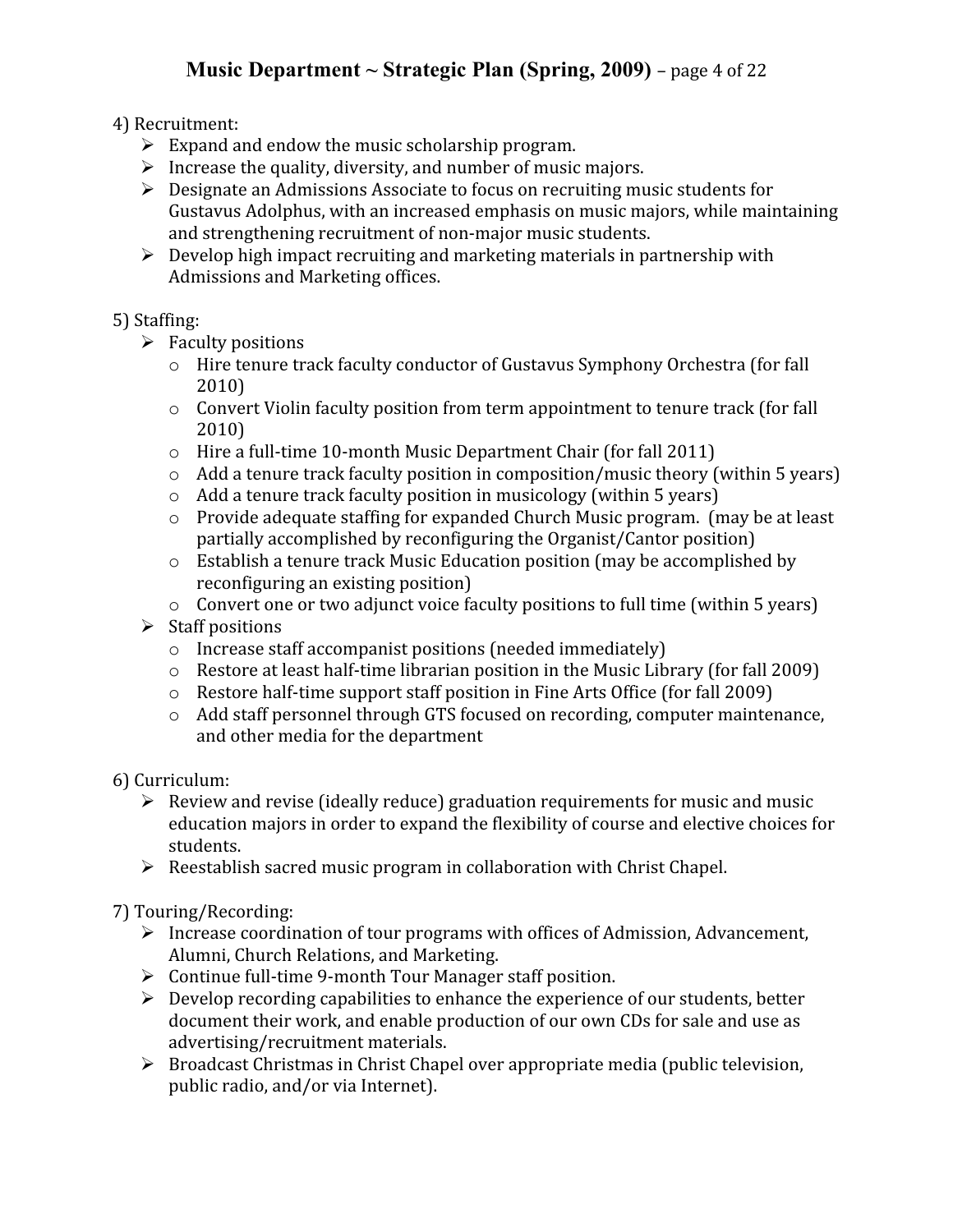# **Music** Department  $\sim$  **Strategic** Plan (Spring, 2009) – page 5 of 22

8)
Fundraising:

- ▶ Develop the Friends of Music initiative in collaboration with the Office of Advancement
to
increase
endowment
that
supports
	- o Jussi
	Björling
	Music
	Scholarships,
	- o Music
	ensemble
	touring
	program,
	- o Regular
	Gustavus
	Music
	Showcase
	concerts
	at
	Orchestra
	Hall
	in
	Minneapolis

### **1.2 Programs**

Department
of
Music
programs

- BA in Music
- BA in Music Education
	- o Vocal Music emphasis
	- o Instrumental Music emphasis
- Departmental Honors in
	- o Performance
	- o Composition
	- o History-Literature
- Music Minor

Contributions to Interdisciplinary Programs

- International Education
	- o international music ensemble tours with companion courses that focus on the socio-cultural features of the performance venues
	- o study abroad programs with emphasis in music
- Interdisciplinary Studies
	- o national music ensemble tours with companion courses that focus on the sociocultural features of the performance venues
	- o musical theatre productions with the Department of Theatre and Dance
	- o January Term courses

Contributions to General Education: Curriculum I

- ARTS courses: Theory, History, and Pedagogy of Music
	- o MUS 101 Music Appreciation
- ARTS courses: Music Performance Studies (Lessons)
	- o MUS 129 Voice Class
	- o MUS 245-247 and MUS 345-346 Keyboard
	- o MUS 248 and MUS 348 Voice
	- o MUS 249-254 and MUS 349-353 Woodwinds
	- o MUS 255-259 and MUS 355-359 Brass
	- o MUS 260 and MUS 360 Percussion
	- o MUS 261-266 and MUS 361-366 Strings
	- o MUS 266-267 and MUS 366-367 Guitar
- ARTS courses: Music Performance Studies (Ensembles)
	- o MUS 150-156 Choral Ensembles
	- o MUS 160-161 Jazz Ensembles
	- o MUS 165-166 Wind Orchestras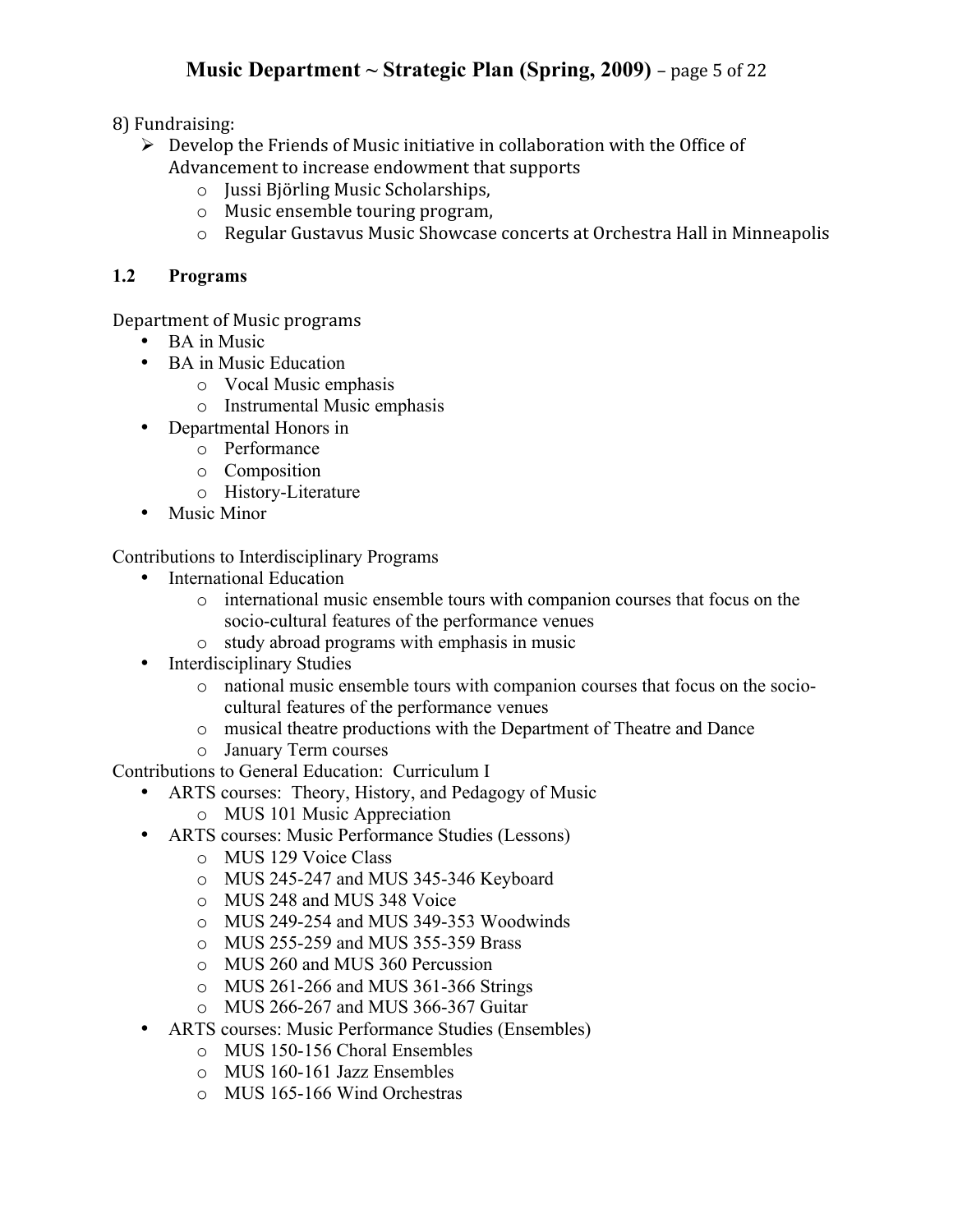### **Music** Department  $\sim$  **Strategic** Plan (Spring, 2009) – page 6 of 22

- o MUS 170-171 Orchestras
- o MUS 140-141 Accompanying
- o MUS 157, 173-194 Chamber Music Ensembles
- NWEST course: MUS 102 Music of World Cultures
- WRITI courses:
	- o FTS 100-173 The Times They are A Changin': Popular Songs that Chronicle the 20<sup>th</sup> Century
	- o FTS 100-178 The Power of Music
	- o FTS 100-242 Pop Music U.S.A.
- WRITD course: MUS 374 History of Western Music I

Contributions to General Education: Curriculum II

• CUR 220 Musical Understanding

**Outreach** 

- Piano Lab School
	- o Gustavus piano students, after taking Piano Pedagogy course, teach lessons to pre-college-aged students from the community
	- o Gustavus student teachers are supervised by Director of the Lab School in collaboration with piano faculty
- Touring
	- o Performance tours by music ensembles off campus provide both extended performance opportunities for our students and cultural outreach and publicity to the larger community on behalf of the College
	- o Three international touring ensembles Gustavus Choir, Gustavus Wind Orchestra, Gustavus Symphony Orchestra – tour annually, alternating regional, national domestic, and international destinations in a coordinated four-year cycle. These tours take place during January Term (extended and international tours), Touring Week (regional tours), or Spring Break. (In alternate years, only the strings of the Symphony tour since many of the wind and percussion players are also members of the Wind Orchestra.)
	- o Two additional touring ensembles Choir of Christ Chapel and Gustavus Jazz Lab Band – perform long weekend tours or spring break tours.
	- o Many smaller ensembles and the groups named above also perform run-out performances at churches or other venues in the region.
- Honor Band
	- o This annual event brings representative students from area high schools (chosen by audition) to the campus for an intensive rehearsal period and performance in conjunction with the Gustavus Wind Orchestra – led by our Wind Orchestra conductor and using several Gustavus specialist faculty for instrument-specific clinics.
	- o We are exploring ways to do something similar with choral students and, once we have a new conductor in place, with strings.

Our
students
compete
successfully
for
entrance
into
prestigious
graduate
programs
in music,
though
this
poses
challenges
for
us
as
we
try
to
provide
them
with
adequate preparation
in
a
genuine
liberal
arts
undergraduate
context,
something
very
different
from the conservatory training many of their graduate school peers will have received. We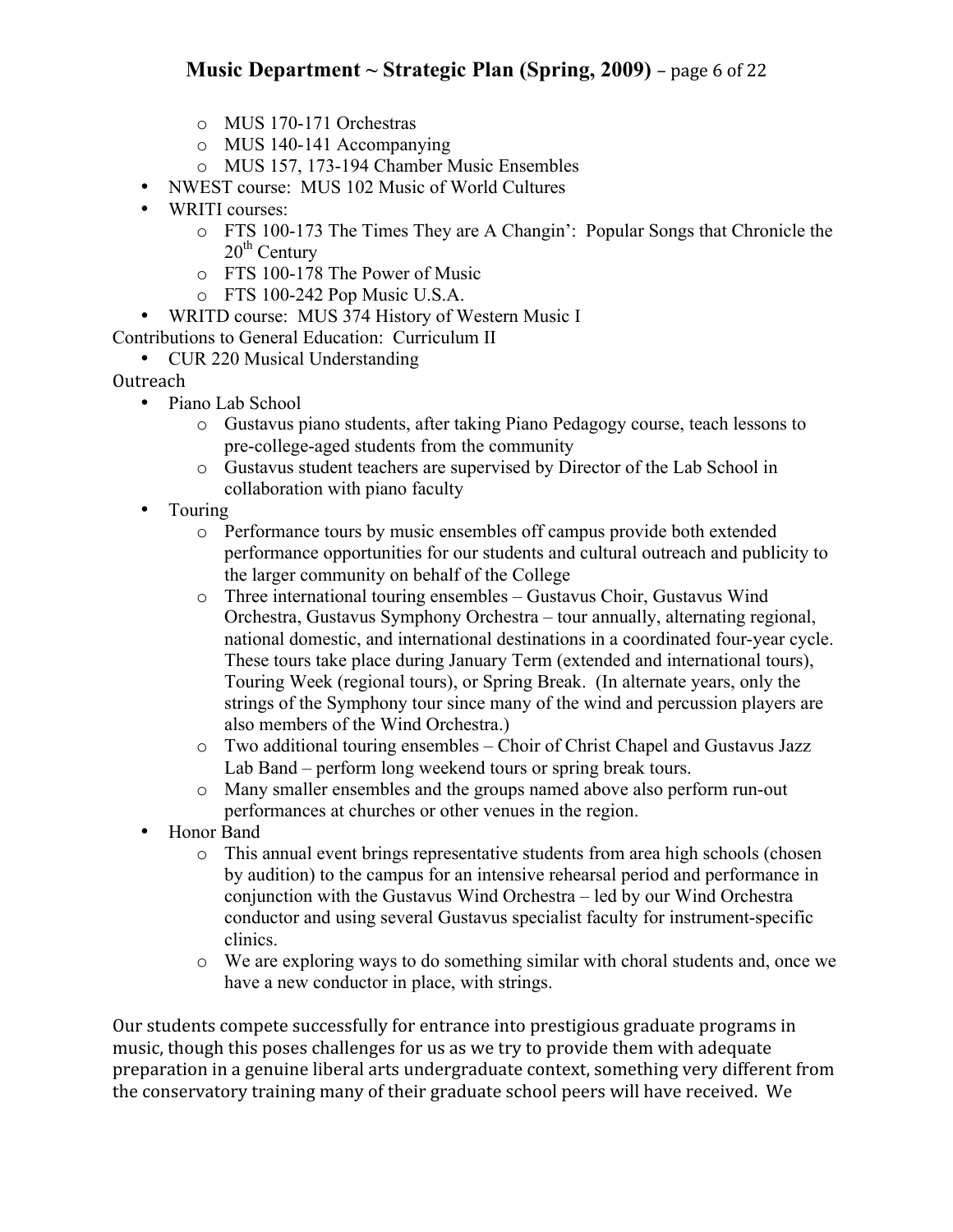believe
strongly
in
our
approach
and
will
seek
ways
to
continue
and
strengthen
their
broad liberal arts experience while developing the musical understandings, technique, and skills they
will
need
to
continue
their
musical
development.

Music is a very "hands on" enterprise, since a musical composition is something intangible that
can
be
experienced
and
studied
only
when
someone
recreates
it
by
performing
it. Therefore
we
focus
our
contribution
to
the
general
education
of
all
students
in performance
courses
(individual
lessons
and
group
ensembles)
while
offering
a
standard music
appreciation
approach
for
students
with
no
performing
background.

These appreciation
courses
also
provide
some
insight
into
the
performance
aspect
of
the
musical art
as
they
align
with
the
outcomes
of
the
ARTS
requirement
of
the
Liberal
Arts
Perspective core.

### **1.3 Support relationships**

- Department
of
Education
	- o Students
	who
	major
	in
	Music
	Education
	take
	many
	courses
	from
	the Education Department in addition to their music courses in order to qualify for
	licensure.
	- o All
	Elementary
	Education
	majors
	take
	a
	Music
	Fundamentals
	course
	and Elementary
	Music
	Methods
	course
	in
	our
	department.
- Department
of
Theatre
and
Dance
	- o Every
	other
	year,
	we
	collaborate
	with
	the
	Department
	of
	Theatre
	and
	Dance in
	the
	production
	of
	a
	musical
	theatre
	mainstage
	production
	during
	January Term
	(performances
	take
	place
	early
	in
	spring
	semester).
	- o This
	spring
	(2009),
	the
	Theatre
	Department
	is
	offering
	a
	Musical
	Theatre course
	for
	the
	first
	time;
	a
	music
	department
	major
	is
	providing
	piano accompaniment
	for
	the
	course.
	- o Dancers regularly participate in Christmas in Christ Chapel.
- Christ
Chapel
	- o The current Chair of the Music Department is also the Organist/Cantor of Christ
	Chapel
	(3‐course
	load
	equivalent).
	- o All
	of
	the
	choirs
	and
	several
	instrumental
	ensembles
	participate
	regularly
	in providing
	music
	for
	daily
	and
	Sunday
	services
	of
	Christ
	Chapel.
	- o Student
	soloists,
	both
	vocal
	and
	instrumental,
	also
	participate
	in
	the
	Chapel program
	of
	daily
	and
	Sunday
	services.
	- o Christ Chapel is often the location for ceremonial events in the life of the college
	(honorary
	degrees,
	inaugurations,
	memorial
	services,
	GACAC,
	etc.) and Music Department faculty and student musicians and ensembles are regularly
	involved
	in
	such
	events.
	- o The Choir of Christ Chapel is the most prominent musical ensemble that functions primarily as part of the Chapel music program but also is an integral
	part
	of
	the
	ensemble
	program
	of
	the
	Music
	Department.
	- o Two
	handbell
	choirs,
	conducted
	by
	a
	music
	department
	adjunct
	faculty member,
	function
	almost
	entirely
	as
	part
	of
	the
	music
	program
	of
	Christ Chapel,
	but
	provide
	another
	musical
	ensemble
	opportunity
	for
	students
	in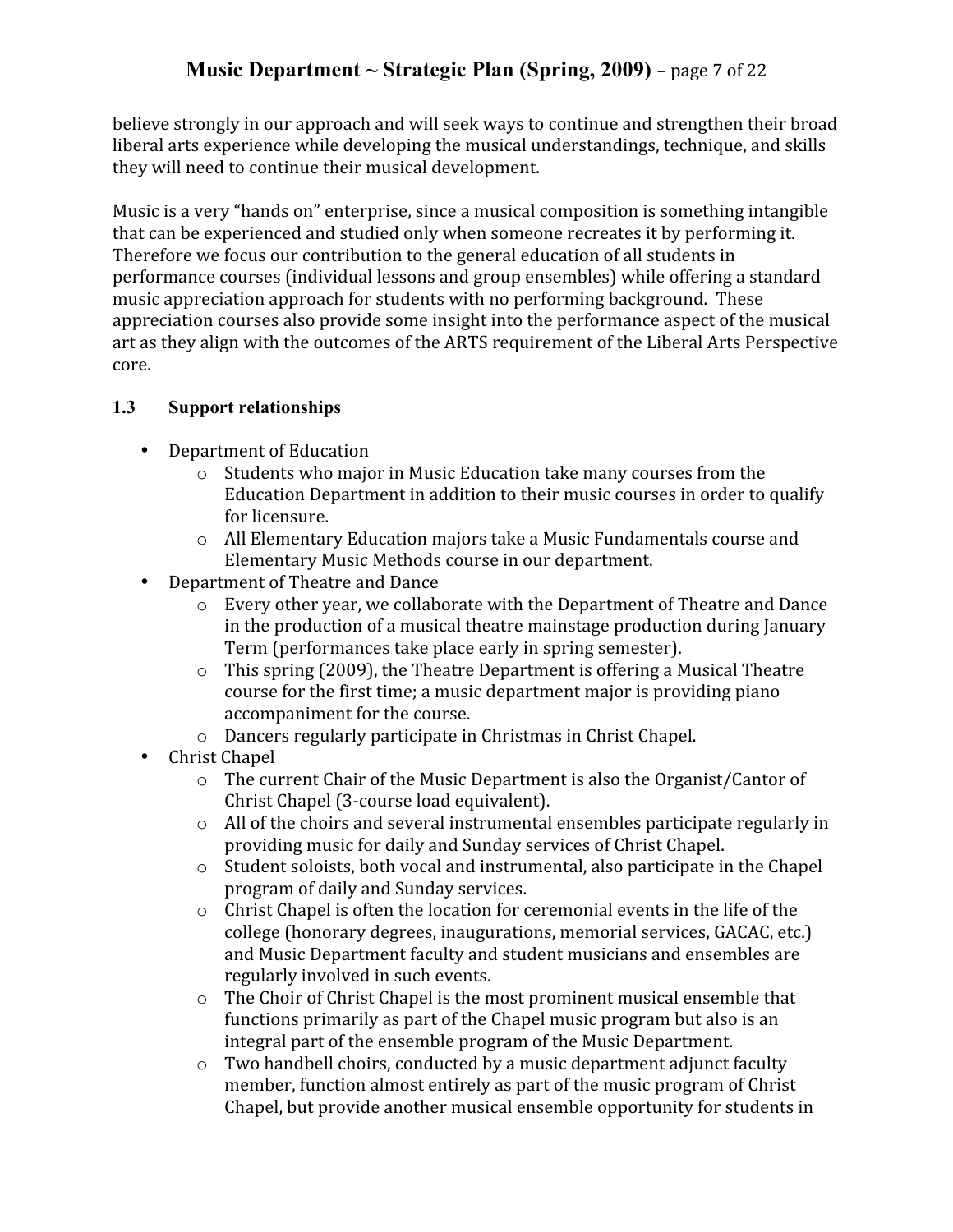# **Music Department ~ Strategic Plan (Spring, 2009)** –
page
8
of
22

the
Department
and
students
with
no
other
involvement
in
our
Department. This
same
adjunct
faculty
member
is
also
hired
on
an
administrative
contract as
Associate
Organist
at
Christ
Chapel
to
play
two
services
per
week
plus January
Term
as
substitute
for
the
Cantor
being
Department
Chair.

- o The
Chapel
Brass
is
the
premier,
auditioned
brass
quintet
that
functions primarily,
though
not
exclusively,
to
provide
music
for
Chapel
services
on
a regular
bi‐weekly
schedule.
- o Of
necessity,
the
Music
Department
uses
Christ
Chapel
for
performances
by our
large
instrumental
and
choral
ensembles
due
to
the
stage
size
limitations in
the
Jussi
Björling
Recital
Hall
and
the
inadequate
audience
space
the Recital
Hall
affords.

This
is
a
compromise
on
both
parts,
with
disruptions
to the
physical
space
when
our
ensembles
bring
their
equipment
into
the Chapel,
and
a
much
less
than
desirable
acoustical
environment,
particularly for
the
large
instrumental
ensembles.

These
are
compromises
of
necessity
at present
and
we
greatly
appreciate
the
accommodations
made
for
us
by
the Chapel.
- Office of the Chaplains
	- o The
	current
	Chair
	of
	the
	Music
	Department,
	in
	his
	role
	as
	Organist/Cantor
	at Christ
	Chapel,
	serves
	on
	the
	Chapel
	Worship
	staff.
	- o One of the Chaplains has often assisted with planning for and traveling with the Choir of Christ Chapel on its spring tour. This role is being assumed by the
	Director
	of
	Church
	Relations.
	- o Many
	music
	ensembles
	respond
	willingly
	to
	requests
	for
	music
	for
	special events
	organized
	by
	the
	Chaplains,
	in
	addition
	to
	providing
	music
	for
	many daily
	and
	Sunday
	services.
	- o Chaplain
	Brian
	Johnson
	serves
	as
	Artistic
	Director
	of
	Christmas
	in
	Christ Chapel.
- Office
of
Church
Relations
	- o The
	Office
	of
	Church
	Relations
	assists
	with
	scheduling
	music
	ensembles
	for services
	and
	special
	occasions
	in
	regional
	churches
	and
	increasingly
	in
	the planning
	for
	the
	annual
	Choir
	of
	Christ
	Chapel
	tour.
	- o Music
	Department
	faculty
	participate
	in
	the
	Partners
	in
	Education
	program.
	- o The
	Office
	of
	Church
	Relations
	is
	also
	a
	key
	player
	in
	advertising
	music department
	performances
	in
	the
	Twin
	Cities,
	around
	the
	region,
	and throughout
	the
	nation.
	
	We
	greatly
	appreciate
	the
	support
	and
	enthusiasm
	of this
	office.
- Alumni
Relations
Office
	- o Music
	Department
	musicians
	occasionally
	participate
	in
	or
	provide
	music
	for Alumni
	events.
	- o We
	envision
	more
	involvement
	with
	the
	Alumni
	Office,
	particularly
	in conjunction
	with
	music
	ensemble
	tour
	programs
	in
	tour
	destination
	cities,
	as well
	as
	increased
	marketing
	of
	Department
	performances
	on
	campus
	that would
	attract
	alumni.
- Admissions
Office
	- o The
	Music
	Department
	is
	very
	heavily
	involved
	in
	recruitment,
	especially
	the three
	international
	touring
	ensemble
	conductors,
	who
	meet
	with
	several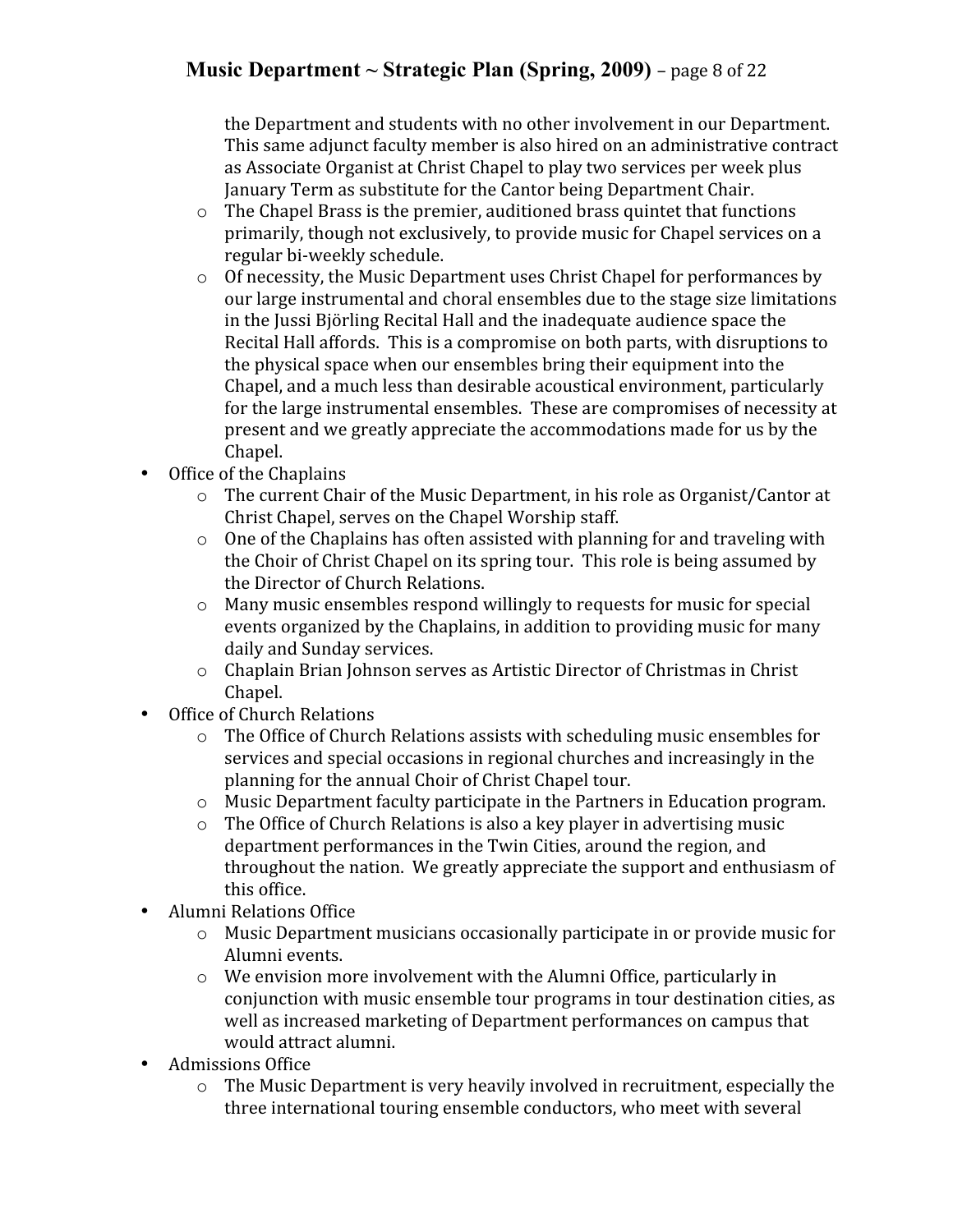## **Music Department ~ Strategic Plan (Spring, 2009)** –
page
9
of
22

prospective
students
each
week,
write
large
numbers
of
letters
and postcards,
and
make

numerous
phone
calls.

- $\circ$  Most of the students we help recruit for the college plan to major in other disciplines,
but
continue
their
involvement
and
growth
as
student
musicians is
a
high
priority
as
they
consider
where
to
attend
college.

Our
extensive incorporation of non-majors into our performing ensembles and lesson studios is certainly a significant factor in their decision to attend Gustavus.
- $\circ$  The whole department is involved in the screening process for the Jussi Björling
Music
Scholarship
program.
	- The
	current
	college
	Scholarship
	Days
	are
	in
	fact
	an
	outgrowth
	of
	the original
	Björling
	Scholarship
	Day
	we
	designed
	and
	implemented.
- $\circ$  We believe there is potential for additional involvement in meeting with prospective
students
in
connection
with
domestic
tour
performances
around the
country
and
Christmas
in
Christ
Chapel
services.
- $\circ$  The assistance and involvement of Admissions in our biennial Orchestra Hall Showcase
concert
is
greatly
appreciated.

This
is
just
one
more
example
of how
an
event
that
is
of
enormous
benefit
to
our
students
(the
opportunity
to perform
music
in
one
of
the
best
acoustical
environments
in
the
country)
is also
a
significant
benefit
to
the
college
through
Alumni
relations,
Admissions recruiting, Church Relations, Marketing, and Advancement. Everybody wins when everybody takes full advantage of such opportunities. We are not convinced
that
full
advantage
is
always
taken
of
these
opportunities.
- Office
of
Marketing
and
Communication
	- o We
	work
	very
	closely
	with
	the
	Office
	of
	Marketing
	and
	Communication
	in preparing
	publicity
	for
	campus
	and
	off
	campus
	performances
	by
	individuals, faculty
	soloists,
	and
	particularly
	ensemble
	performances
	and
	tours.
	- o The
	Director
	of
	Fine
	Arts
	reports
	to
	Marketing,
	but
	is
	responsible
	for
	the scheduling
	and
	staffing
	of
	Björling
	Recital
	Hall,
	preparation
	of
	most programs,
	recording
	of
	all
	music
	performances,
	all
	publicity
	for
	music department
	events,
	contracting
	with
	and
	all
	arrangements
	for
	Artist
	Series performances
	and
	Johnson
	Chair
	in
	Fine
	Arts
	residencies,
	and
	as
	consultant to
	the
	Music
	Ensemble
	Tour
	Manager.
	
	He
	occasionally
	travels
	with ensembles
	as
	onsite
	coordinator
	when
	multiple
	ensembles
	tour simultaneously.
	
	He
	also
	provides
	support
	for
	the
	Department
	of Theatre/Dance
	and
	has
	had
	responsibility
	for
	oversight
	of
	student
	gallery guards
	for
	Hillstrom
	Museum.
	
	This
	is
	too
	big
	a
	job
	for
	one
	person
	with
	no professional
	clerical
	support!
	- o We
	believe
	that
	more
	benefit
	to
	the
	college
	could
	be
	realized
	by
	expanded publicity
	of
	the
	music
	program
	and
	specific
	music
	events
	with
	an
	increased budget
	for
	print
	ads
	in
	carefully
	selected
	and
	targeted
	journals
	and publications.
- Office
of
Institutional
Advancement
	- o Friends
	of
	Music
	–
	an
	initiative
	by
	the
	department
	to
	identify,
	cultivate,
	and encourage
	financial
	support
	from
	people
	interested
	in
	music.
	
	This
	initiative has borne some fruit, but to date remains a good idea that has not really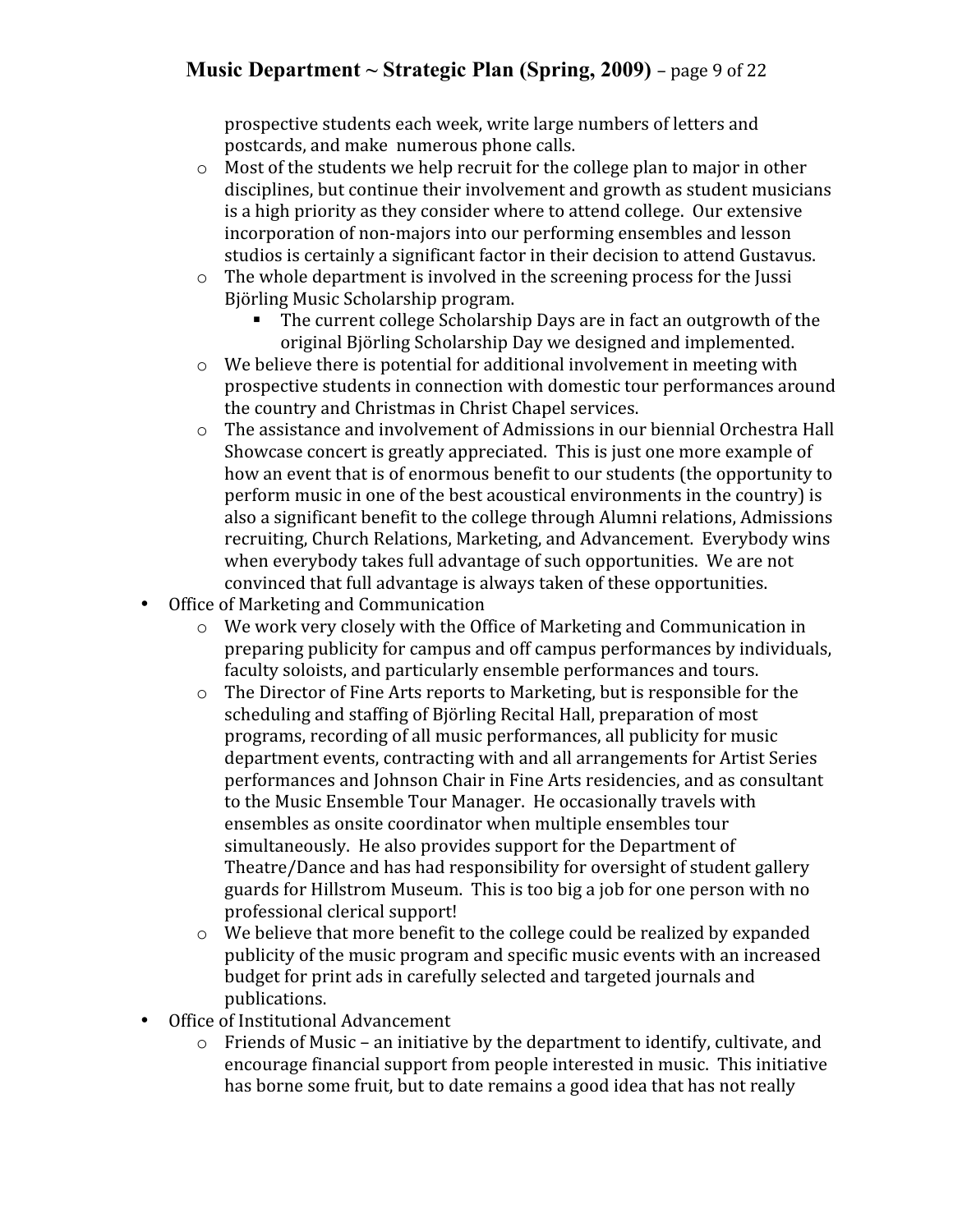# **Music** Department  $\sim$  **Strategic** Plan (Spring, 2009) – page 10 of 22

begun to be developed to its potential. We need assistance to effectively carry
this
initiative
forward.

- o Music
students
and
music
ensembles
provide
music
on
occasion
for
fund‐ raising
events.

More
opportunities
for
such
mutually
beneficial
events
are envisioned.
- o Furthermore,
we
believe
that
more
opportunities
exist
for
Advancement events
to
be
scheduled
around
music
performances
and
ensemble
tour performances.
- Fine
Arts
Office
	- o The
	support
	of
	this
	office
	is
	vital
	to
	the
	public
	face
	of
	our
	program,
	in preparing
	printed
	programs
	and
	posters,
	managing
	Björling
	Recital
	Hall,
	and providing
	front‐of‐house,
	backstage
	workers,
	and
	sound
	booth
	staff
	for
	the 100
	or
	so
	performances
	sponsored
	by
	the
	department
	each
	year.
	
	While responsibility for managing music ensemble tours has been moved to a new position,
	the
	Fine
	Arts
	office
	has
	also
	lost
	its
	support
	staff,
	making
	it
	very difficult to manage the vast array of performances, provide adequate publicity,
	and
	respond
	to
	other
	assignments
	from
	the
	Office
	of
	Marketing
	and Communication
	to
	which
	this
	office
	reports.
- Manager
of
Music
Ensemble
Tours
	- o This
	new
	position
	is
	a
	welcome
	addition
	to
	our
	program.
	
	Having
	a
	single person
	responsible
	for
	touring
	enables
	us
	to
	be
	more
	efficient
	and
	effective both
	in
	serving
	our
	students
	and
	our
	publics.
	
	We
	will
	need
	to
	continue
	to explore
	how
	to
	service
	several
	tours
	that
	must
	take
	place
	simultaneously. This is going to require identifying additional individuals who can travel with and
	manage
	the
	tours
	on
	site,
	while
	the
	Tour
	Manager
	continues
	to
	oversee them,
	manage
	their
	budgets,
	and
	do
	most
	of
	the
	advance
	planning
	and arrangements.
- Nobel
Conference
	- o Music
	Department
	ensembles
	regularly
	provide
	music
	as
	preludes
	to
	many
	of the
	lectures
	for
	this
	conference.
	- $\circ$  The Department has also often provided a concert on the first evening for the large
	number
	of
	guests
	to
	the
	campus.
- Christmas
in
Christ
Chapel
	- $\circ$  This and the Nobel Conference are arguably the most important public events of the year for the college. The planning for this occupies us most of the
	year.
	
	Three
	of
	the
	choirs,
	the
	symphony
	orchestra,
	organist,
	handbells, and additional individual musicians all contribute their talents to this event. Chaplain
	Brian
	Johnson
	serves
	as
	Artistic
	Director;
	Greg
	Aune,
	Conductor
	of the
	Gustavus
	Choir,
	as
	Musical
	Director.
	
	Several
	other
	conductors
	in
	the Music Department and the Organist/Cantor at Christ Chapel, together with the
	choreographers,
	designers,
	physical
	plant,
	dining
	service,
	and
	so
	many others
	are
	also
	involved
	in
	this
	primary
	artistic
	on
	campus
	event
	of
	the college.
- Library
	- o The
	library
	collections
	of
	musical
	scores
	and
	music
	recordings
	are
	housed
	in the
	Music
	Library
	located
	in
	the
	Music
	Building,
	together
	with
	selected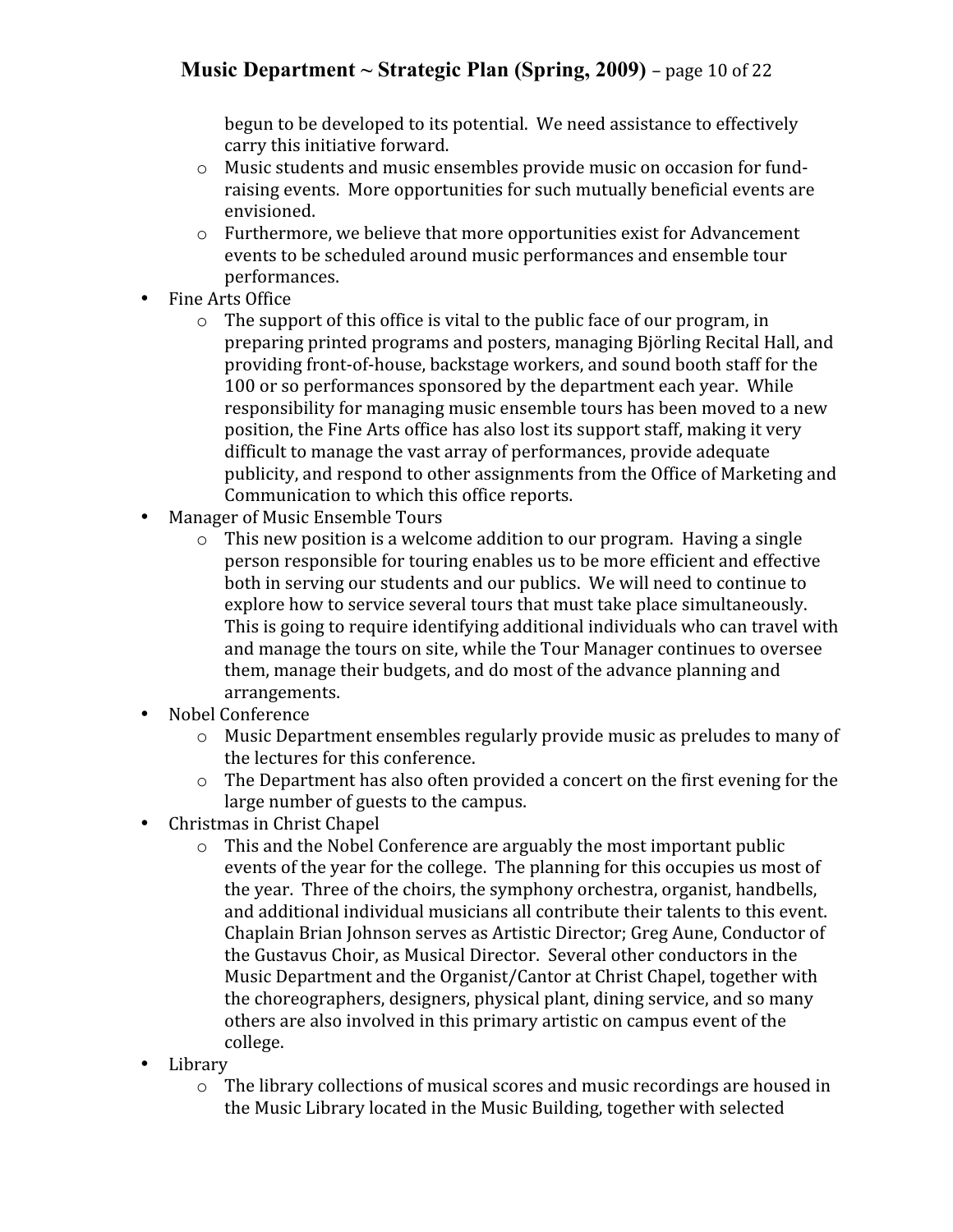## **Music** Department  $\sim$  **Strategic** Plan (Spring, 2009) – page 11 of 22

reference works. Until January 30, 2009, this was staffed by a half-time staff person
and
student
workers.

When
this
staff
personretired,
her
position
was not filled; oversight of the library is now managed by staff from the main library. We believe that having a staff person on site is important for oversight
and
training
of
student
workers,
for
regularization
of
procedures, security of the collection, and effective liaison with the main library staff. In fact,
this
person
should
be
a
trained
librarian
with
particular
expertise
in music—an
area
often
difficult
for
non‐music
librarians
to
handle
because
of catalogue
and
collection
development
issues.

- o The
reason
for
this
satellite
library
is
to
have the
recordings,
scores,
and listening
equipment
housed
together
for
maximum
use,
both
for
class assignments
and
individual
exploration
of
the
repertoire.

A
modest
number of
reference
works
are
also
housed
in
the
Music
Library
for
convenient access
when
students
are
doing
their
assigned
listening.

The
support
of
the main
library
for
professional
cataloging
of
music
holdings
and
overseeing appropriate procedures and protocols for operating this satellite library are greatly
appreciated
by
the
music
department.

Naturally,
music
faculty
make recommendations
for
acquisitions
based
on
their
curricular
needs
and continuing development of the collection. Services such as inter-library loan are
also
invaluable
for
certain
of
our
more
advanced
courses
that
involve research
projects.
- o The
performance
score
libraries
for
the
various
ensembles
are
maintained entirely
by
the
department,
cataloged
by
acquisition
numbers,
organized through
computerized
catalogs
in
the
Music
Office
using
databases
designed by
David
Fienen,
and
stored
around
the
building
in
various
faculty
offices, storage
rooms,
and
closets.

There
is
a
combined
need
for
security
of
the collections
on
the
one
hand
with
ready
access
on
the
other
hand
by conductors
who
plan
repertoire
that
must
be
taken
into
account
when
we allocate
better
housing
of
these
materials
for
the
future.

#### **Section 2 Strategic Review**

#### **2.1 Strategic issues**

- $\triangleright$  Curriculum
	- o We have a strong curriculum as attested by continued accreditation by the National Association of Schools of Music (since 1947), by NCATE and the Minnesota Board of Teaching.
	- o Our students are well prepared when they advance to prestigious graduate programs, and have a 100% success rate in acquiring public school teaching positions.
	- $\circ$  We serve and attract a substantial portion of the student body, i.e., 814 of the students registered at Gustavus in fall semester 2008 are taking or have taken MUS courses (=32.6% of 2500); this does not include the three FTS sections we offer most years or the CII course we regularly offer. While some of these students may only take a required course as part of their elementary education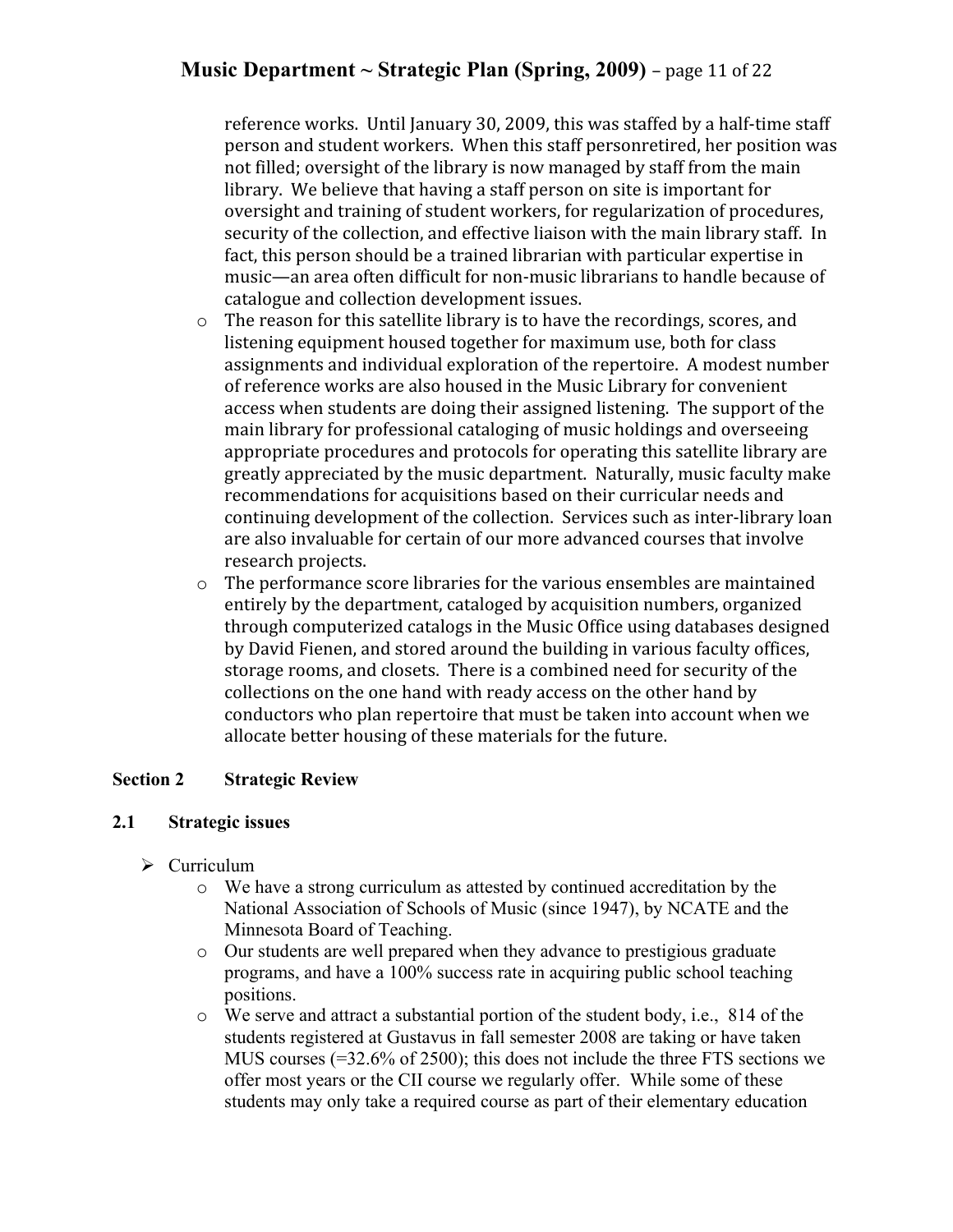### **Music Department**  $\sim$  **Strategic Plan (Spring, 2009)** – page 12 of 22

requirements or music appreciation to satisfy their ARTS general education requirement, 628 of them took private lessons and/or ensembles, in many cases repeatedly throughout their undergraduate careers (an average of 6.85 registrations per person).

- o We currently contribute three FTS sections annually and one CII course. All of our private lessons and ensembles, plus the regular Music Appreciation course satisfy the ARTS general education requirement. Nearly everything else we teach is part of the basic requirements for a major in music or music education or a service course required for all Elementary Education majors. In other words, we do not have the staff to be able to offer, and our majors for the most part do not have room to take, elective or alternative courses in the department. This results in an unfortunate lack of variety in our offerings, our teaching loads, and the choices available to our students.
- o With the necessity for continuous music performance study, both in private lessons and in ensembles, plus the important study of history/literature, conducting, and theory, the resulting course load for music majors is a bit high (though still much below the music content required for a conservatory type institution). We would like to explore ways to continue to achieve the quality of education and experience for our students while slightly decreasing the size of the major in order to increase flexibility of course choices for our student. This will be a challenge and require considerable creativity.
- o In addition to the extensive performance portion of our curriculum, we have a thorough program of instruction for our majors in music theory (analysis) and composition (creating new music) as well as in music history/literature and conducting. Our students regularly do well on graduate school entrance exams in these areas, demonstrating that they receive excellent preparation. For the even more motivated and talented student, we have honors programs in three areas (performance, composition, and history/literature).
- $\triangleright$  Students
	- o Our students, whether majors or non-majors, are talented, hard working, and spend long hours practicing, rehearsing, and performing.
	- o Test scores for students offered Jussi Björling Music Scholarships for last fall were above the average for that class; i.e., 60% ranked in the top 10% of their high school class. In addition, 45% of the applicants for these music scholarships were finalists for Gustavus President's Scholarships.
	- $\circ$  The music scholarship program is important to the College since it attracts a significant number of above average students who participate in music but major in other disciplines. Our challenge is to increase the number of majors at the core of our program to strengthen the experience both for our majors and for the nonmajors. Since music majors bring a more informed background to their performance study in the studio, ensemble, and stage, they therefore also improve the musical experience for our many non-majors. We, and the Admissions Department, have probably emphasized the non-major opportunities so strongly that we have neglected a needed focus on recruitment of majors as well.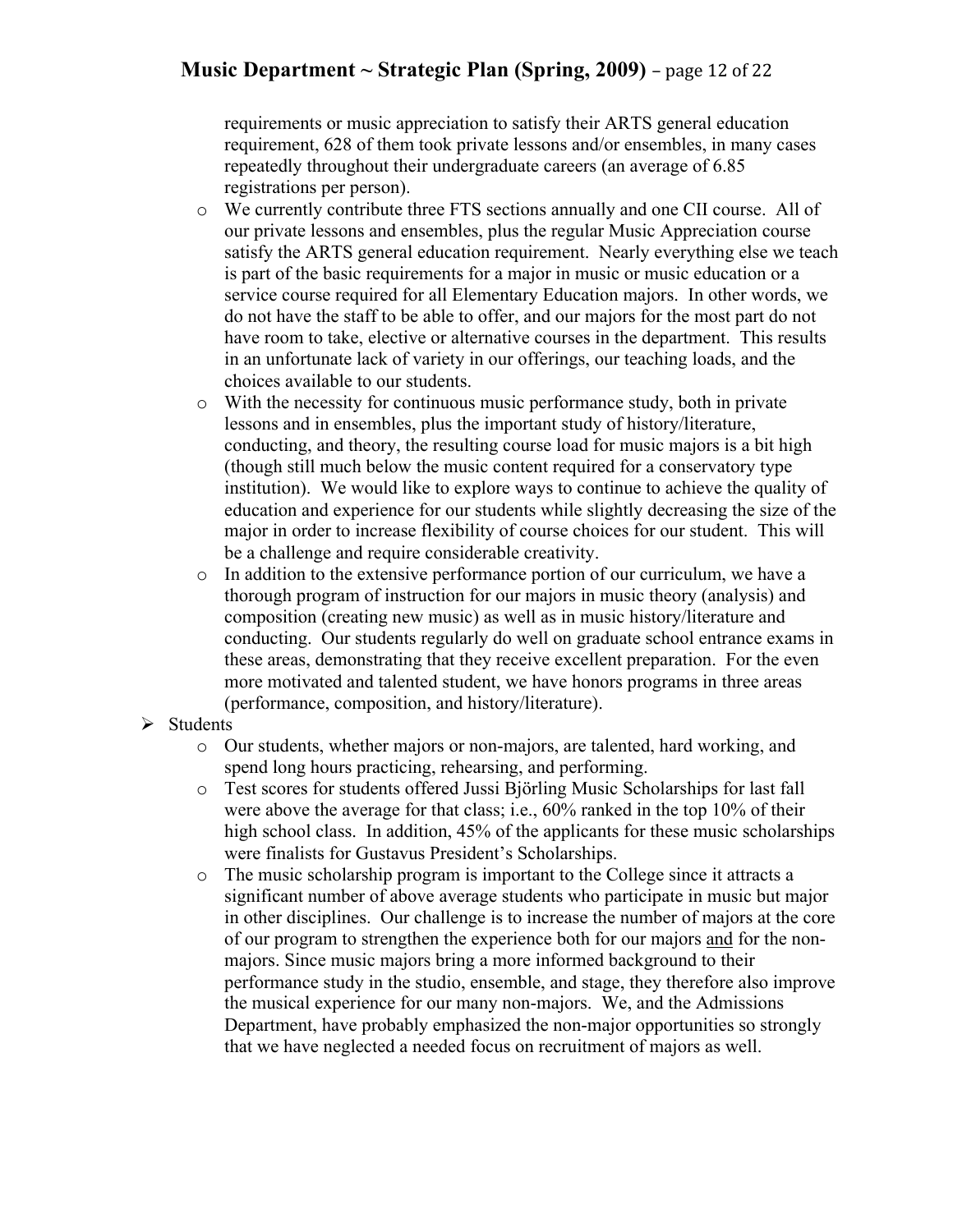## **Music** Department  $\sim$  **Strategic** Plan (Spring, 2009) – page 13 of 22

- o Our students also engage regularly in research, presenting at NCUR, participating in the "Celebration of Creative Inquiry" on campus, and as part of their preparation for recital performances.
- $\triangleright$  Faculty
	- $\circ$  We have 14 full time faculty and 22 part time adjunct faculty. In this mix, we have specialists teaching lessons on all instruments and voice. Of the full time faculty, 12 hold terminal degrees and one more is only one language requirement away from completion; 11 are tenured, 1 has just been appointed to a tenure track position, 1 is in a 3-year Visiting term appointment; the Symphony conductor will be replaced on an interim basis next year with a tenure track replacement in place by fall 2010.
	- o Four of our adjunct faculty hold terminal degrees. More than half of our adjunct faculty have been with us for 5 or more years, several for more than 10 years.
	- o Our faculty are active artist/scholars, performing, reading papers at professional conferences, conducting, editing, publishing, and composing, serving as adjudicators, leading workshops and clinics, and are active in many professional organizations.
- $\triangleright$  Collaborations
	- o The involvement of both student and faculty musicians in the public ceremonial and cultural life of the Gustavus Adolphus campus is exemplary. From inaugurations to graduations, Nobel Conference, Christmas in Christ Chapel, recitals and concerts, daily and Sunday services in Christ Chapel, Midnight Express (jazz bands in the caf) during exams, background music for banquets, informal pep bands at athletic events, we are there. In the process, we collaborate with many offices on campus and appreciate their support in the process. These performances are an integral part of the pedagogy and curriculum of the department, at the same time that they are an outreach on behalf of the College and an opportunity to enhance the reputation, recruiting, fund raising and friend raising, and connections with many constituencies, all the while contributing to the artistic growth and understanding of the students involved and engaged.

#### $\triangleright$  Program

- o Performance orientation
	- Our program is significantly performance oriented. Studying music is an enterprise in which students and faculty are actively engaged. At Gustavus, we particularly emphasize the active engagement of all in solo and ensemble performances. Through our general education offerings, music major and minor curricula, and the opportunities we offer to other participants, we expose students to the joy and discipline of the musical art, engaging them in the recreation of music by the great composers of the past and of today and in the creative process of composing and improvising. Therefore we provide numerous opportunities for students and ensembles to perform on campus.
	- This performance oriented philosophy also explains the significant role that ensemble touring has in our program. Our students in the touring ensembles perform their programs in several venues, reaching more people, but also learning how to become better musicians through repeated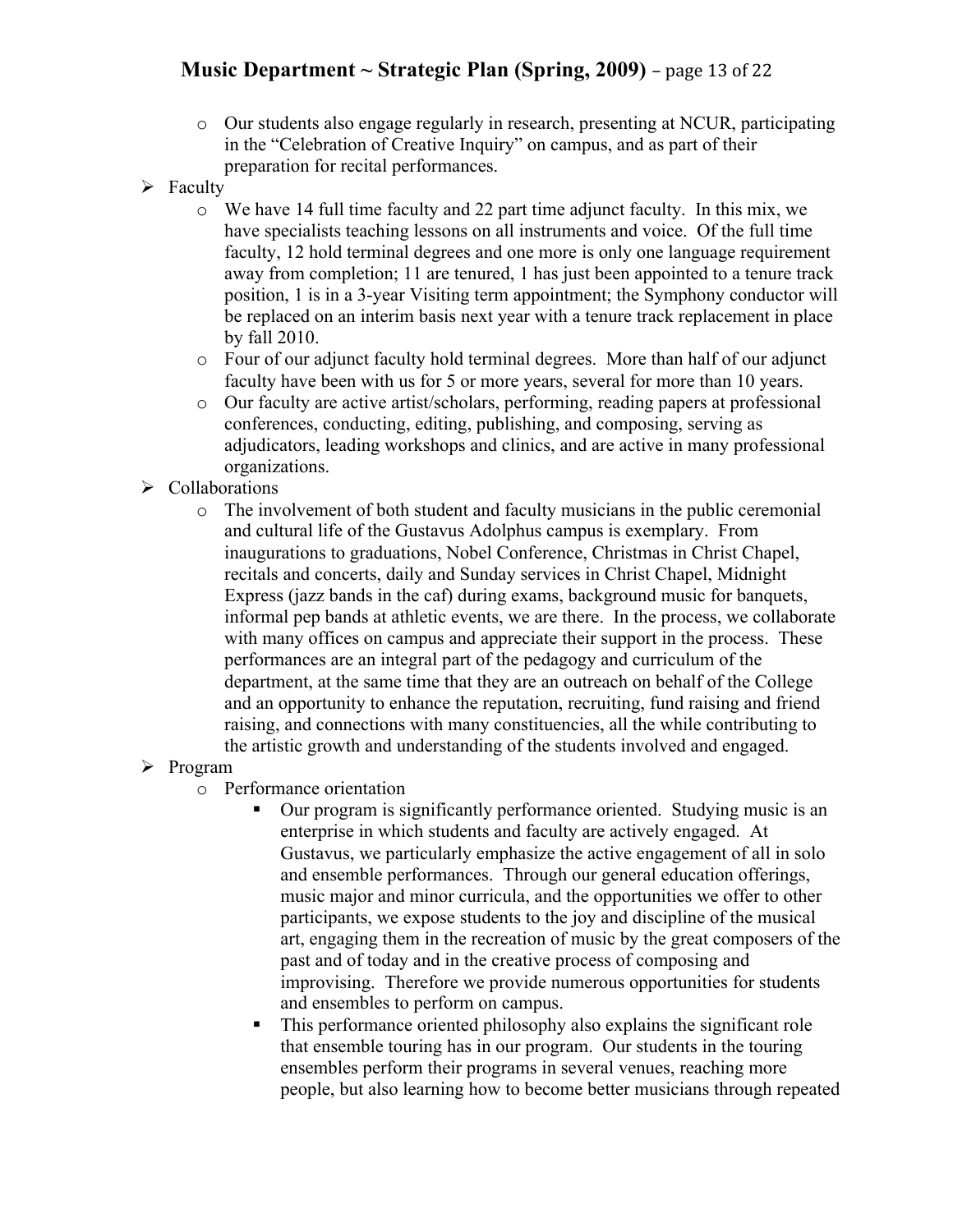### **Music Department**  $\sim$  **Strategic Plan (Spring, 2009)** – page 14 of 22

performances, how to make it just as good if not better the second or fourth or sixth time, and adjusting to very different acoustics and physical layouts. After such a tour, they perform better, work together more effectively, listen more closely, and achieve a deeper understanding of the music they play/sing. This spills over into the next pieces they learn and the next ensemble in which they participate. Our touring is guided by this philosophy of enhanced musical learning, repeated connection with different audiences, and by the opportunities these performances bring for outreach on behalf of the department, the College, and the profession. This ties into our mission statement in sharing our heritage of excellence in notable performances both on campus and with communities around the country and the world, while realizing the transformational nature of music in the lives and the liberal arts education of the students.

- o Touring
	- Our typical pattern is for the three international touring ensembles to go abroad once every four years—one year Gustavus Wind Orchestra, the next Gustavus Choir, then Gustavus Symphony Orchestra. In the fourth year, Gustavus Choir normally undertakes an extended domestic tour. These international and extended domestic tours take them off campus for at least two weeks during January Term, with the first two weeks spent in intensive rehearsals and coursework related to where they will travel. In the other years, these groups undertake a shorter regional tour during Touring Week or Spring Break. A balancing act is required since numerous wind and percussion students play in both the Symphony and the Wind Orchestra. Two other ensembles, the Choir of Christ Chapel and the Gustavus Jazz Lab Band conduct extended weekend or spring break tours most years. Whenever any of these ensembles fly as part of the tour, students pay for their airfare. The college touring budgets cover other expenses. For international tours, the students pay a larger portion of the cost. We would like to develop an endowment that would cover ½ of the student international tour costs.
	- Touring is also a significant aspect of our recruiting, in that a very high percentage of the students we typically attract (both majors and nonmajors) are also looking primarily at our sister colleges (St. Olaf, Luther, and Concordia Moorhead), all of whom have music ensemble touring programs at least as and in several instances more extensive than ours. This is very attractive to prospective students and is certainly a factor in their final decision of where to matriculate.
	- In addition to performances on campus, many of our other smaller ensembles and chamber music groups perform off campus, typically at churches arranged in cooperation with the Office of Church Relations.
- o Chapel connection
	- With an unusually active Chapel program, there are many opportunities for student musicians and ensembles to perform in daily and Sunday services in addition to the more typical once or twice a semester concert.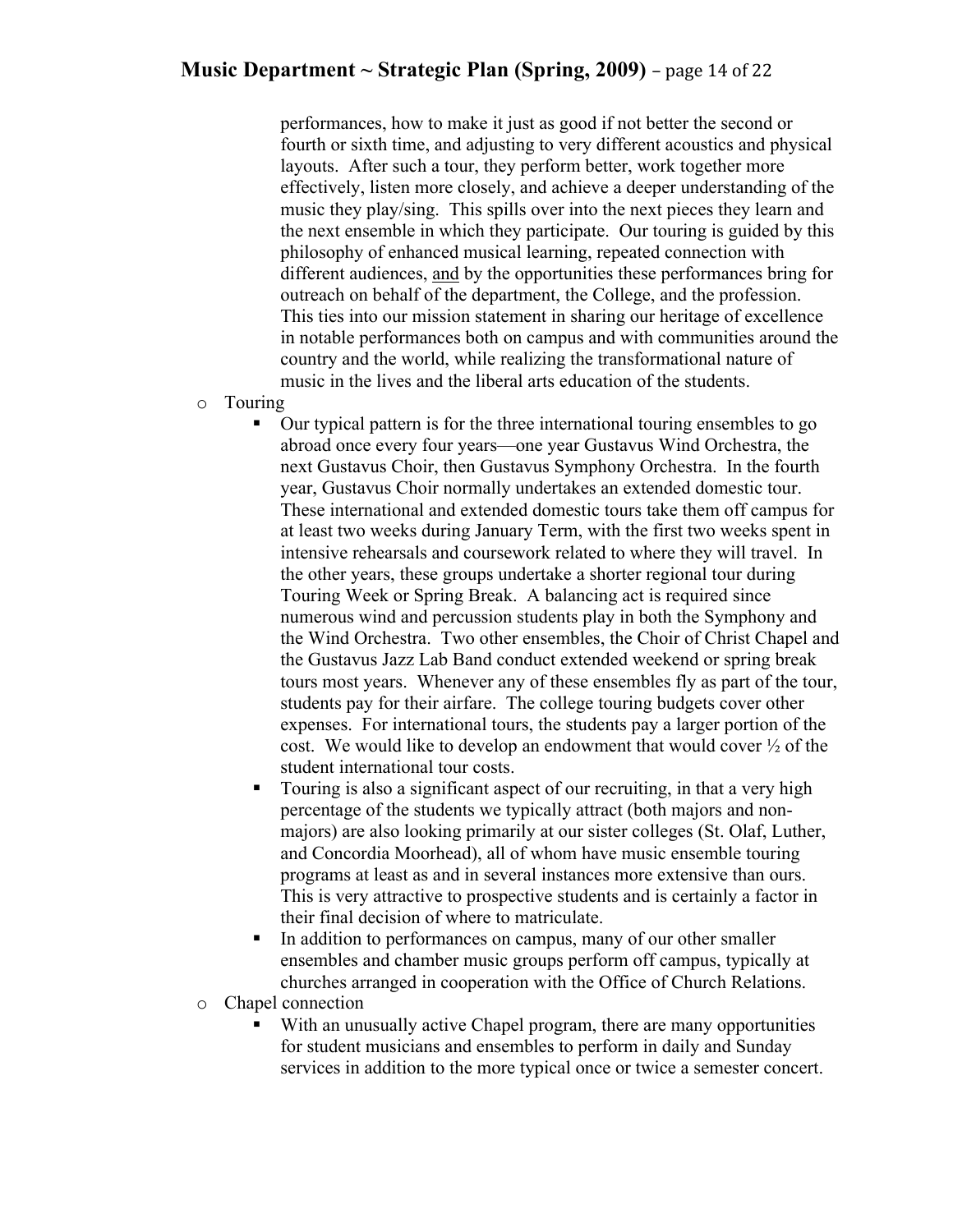## **Music** Department  $\sim$  **Strategic** Plan (Spring, 2009) – page 15 of 22

- o Guest artists
	- We regularly bring guest artists, clinicians, and lecturers to the campus for brief residencies to work with our students and share their artistry with the entire community in public performances/events.
- o Performance/Engagement summation
	- The lesson and ensemble portion of our curriculum not only occupies a central place, but students involved also experience a richer and more varied performance opportunity that connects them with the music in a stronger and more effective way than a classroom environment alone can provide.
- $\triangleright$  The discipline
	- o We have an important opportunity and challenge—successfully educating outstanding musicians in a broader liberal arts context than is usually found in music schools, while developing musical understanding and performance capabilities of talented amateurs who are majoring in other fields but for whom music is an integral part of their being. This duality is significant for the discipline in taking seriously the musical skills and potential of non-majors who will at least become avid connoisseurs of the musical art if not also active participants in choirs, orchestras, jazz ensembles, etc., at the same time, we are developing musical leaders with good educations and experience making music and working with both professionals and amateurs.
- $\triangleright$  Facilities
	- $\circ$  Equipment (instruments) over the years we have been able to acquire a good inventory of musical instruments for students to rent or use in their study. More recently, we attained recognition as an All-Steinway school. We continue to acquire, replace when necessary, and upgrade the quality of the instruments used in our program. Nevertheless, with flat budgets over many years, we have a waiting list of instrument needs and replacements/upgrades.
	- o We have developed extensive libraries of performance scores for our ensembles, but there is a continual and ongoing need to incorporate new music into the repertoires of our students and for the benefit of our audiences. Storage space for these libraries is highly inadequate, ranging from small dedicated rooms, storage in faculty offices, to a converted custodial closet.
	- o We make increasingly heavy use of technological resources in our classrooms, studios, rehearsal halls, and especially in the Music Lab. Continued resources for equipment and support for maintaining and assisting us in using the equipment is an ongoing issue.
	- o We have very limited resources for documenting our performances through recordings; additional resources could really capitalize on this both in our teaching and in our outreach on behalf of the College.
	- o As is true across campus, our building is well maintained by the college and respected and treated well by our students.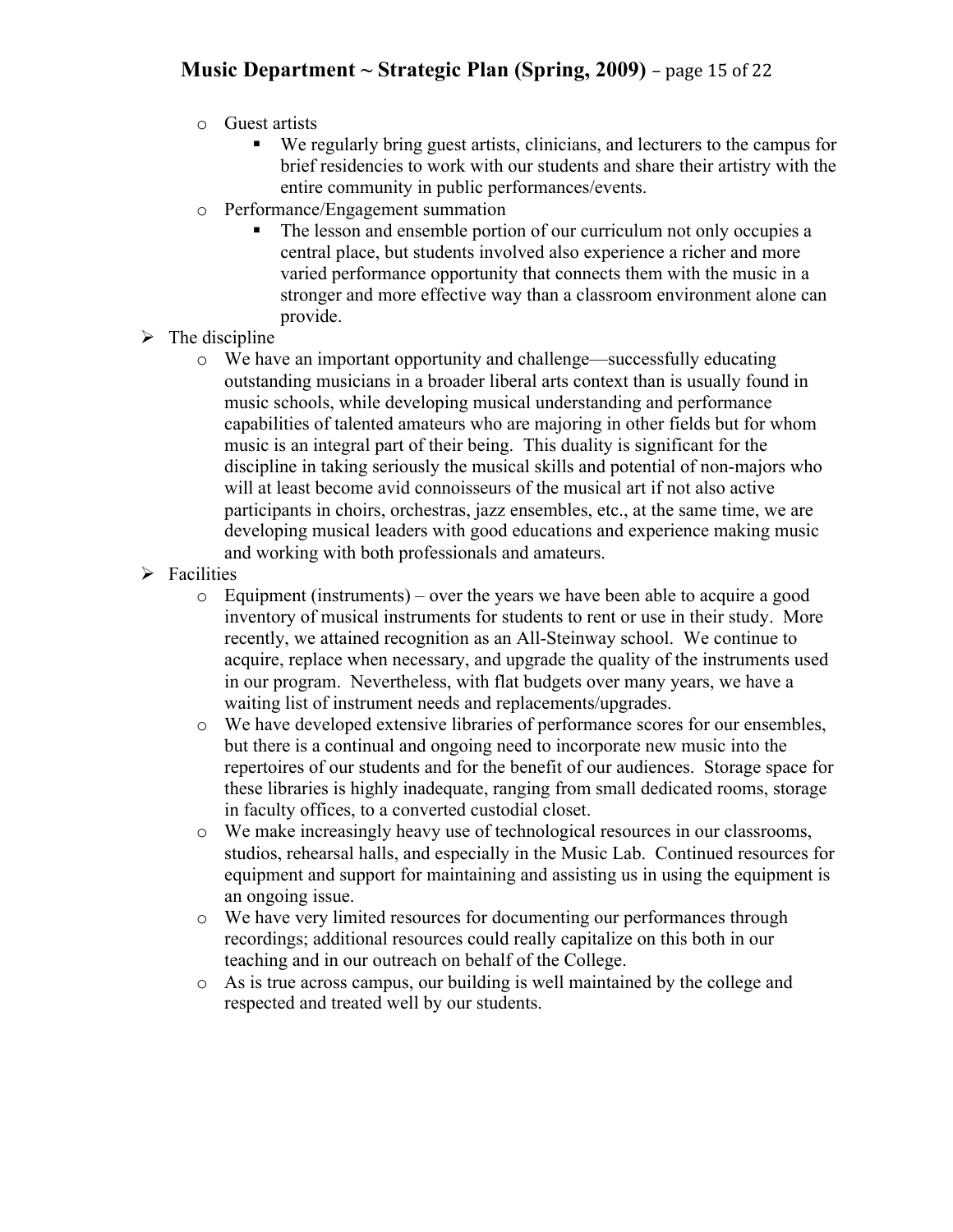### **Music** Department  $\sim$  **Strategic** Plan (Spring, 2009) – page 16 of 22

- $\triangleright$  Building when the current Music Building was constructed as part of the Fine Arts complex (completed in 1971), it was a quantum leap forward for the arts at Gustavus.
	- o Background
		- Shortly before completion of the complex, however, the auditorium/administration building burned to the ground, leaving the campus without a large performance space. The 1,200 seat performance hall that had been envisioned for the Fine Arts Complex was dropped from the plans due to rising costs and perhaps the fact that a large auditorium then still existed on campus. Now, nearly 40 years later, that auditorium has still not been replaced; there is no reasonably good, let alone outstanding or excellent large performance space on the campus. We have to make do by moving large ensembles and events likely to draw large audiences into Christ Chapel, but the acoustics are not conducive to clarity and blend for most musical performances (save for the organ and to some extent choirs) since the facility is primarily intended for congregational singing – active rather than passive participation.
	- o Choral Rehearsal Space
		- The plans for the existing Music Building envisioned the Gustavus Choir rehearsing in the back of the Recital Hall, an idea that did not work at Concordia-Moorhead (from whence the idea came) and definitely did not work at Gustavus either. Consequently, with a very strong choral tradition at Gustavus that has only grown in stature and reputation, **there is not an even reasonable place for the Gustavus Choir to rehearse!** This is, of course, also true for the five other choirs that are part of our rich choral program that involves more than 200 students.
	- o Recital Hall
		- The Jussi Björling Recital Hall has excellent acoustics that are adjustable, making it a wonderful performance space for soloists and small to moderate-sized ensembles. The stage is not realistically large enough for our larger instrumental ensembles, and at 475 seats, it simply cannot accommodate the audiences that attend our larger choral and instrumental concerts. It also lacks sound isolation from the undersized lobby or from the practice and rehearsal rooms down the hall from the stage. It has virtually no backstage space, no place to store the pianos off stage when necessary, and no green room in close proximity. However, even with the building of a new Concert Hall, this will continue to be a very important performance space for our numerous smaller performances.
	- o Teaching spaces
		- When we first occupied the building, there was an overabundance of space in the building, as there should be when building for the future. The music program has increased significantly over the years, not only in quantity but also definitely in quality, and we have long ago outgrown the building. We currently have one full-time faculty member placed in what was to have been the offstage piano storage room, and a full-time violin professor placed in an organ practice room! With a few exceptions, most of our 22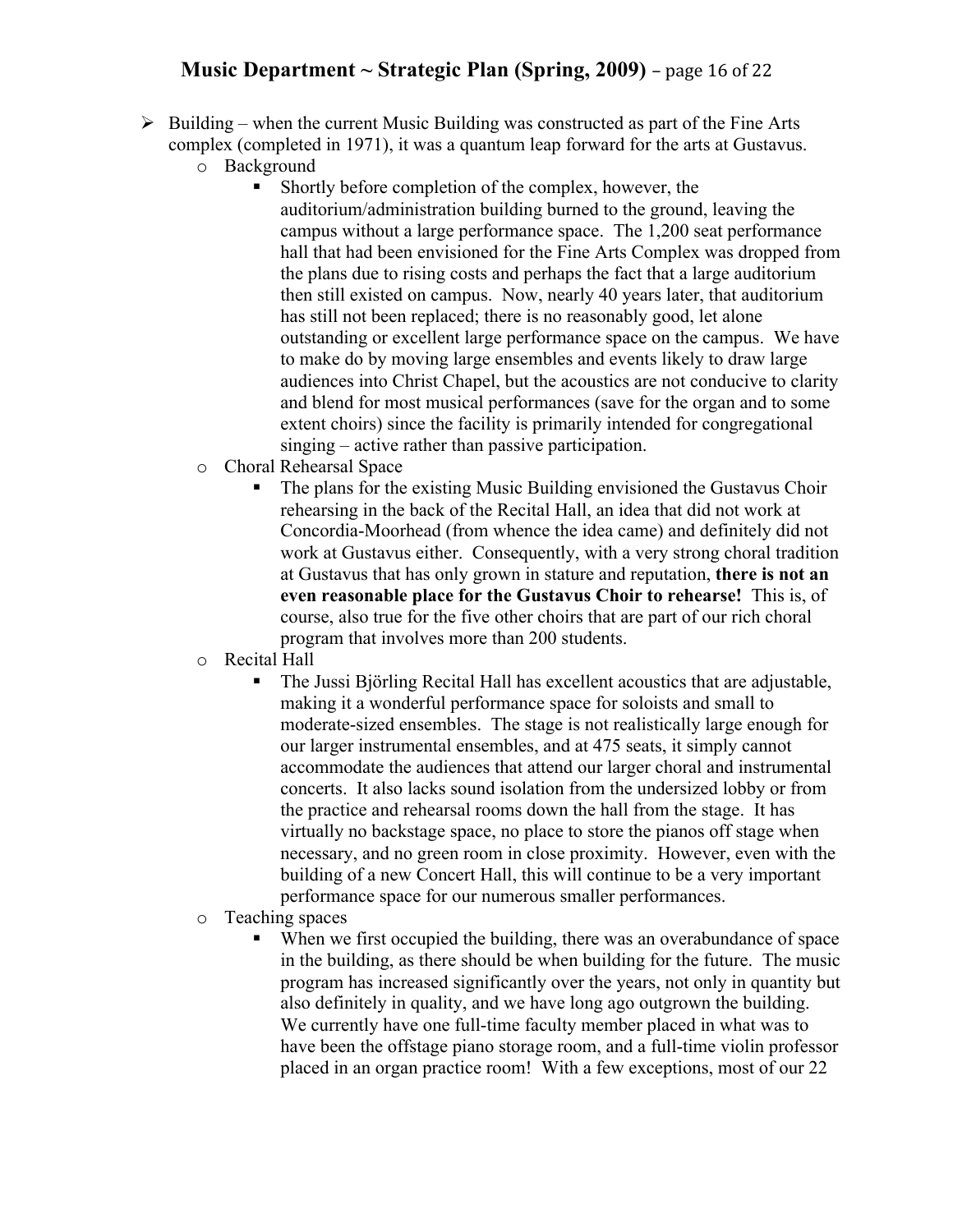## **Music** Department  $\sim$  **Strategic** Plan (Spring, 2009) – page 17 of 22

part time adjunct faculty must teach in practice rooms or classrooms, thus decreasing the practice rooms available for students at those times.

- o Practice rooms
	- We have a substantive number of practice rooms, though sound isolation is poor; however, when our program increases in size, especially with more music majors, we will not have enough practice rooms.
- o Instrumental rehearsal room
	- The one large room designed for instrumental rehearsal (bands, orchestras, jazz bands, etc.) is undersized for our large ensembles, needs additional acoustical treatment to protect the ears of the conductors and students, has permanent risers that are inappropriate and greatly limit the flexibility of use. It has inadequate ventilation such that large groups rehearsing in there must keep the doors open for air circulation, which consequently makes practice and teaching very difficult in the rest of the building.
- o Storage space
	- The small amount of space allocated in the building for performance music libraries has been long ago superseded. The music library, with its scores and recordings, is also near capacity. There is also very inadequate storage space for instrument travel cases, choral risers, etc., much of which is stored around the mechanical equipment in the basement.

#### **2.2 Barriers**

The barriers that stand in the way of our ability to achieve the quality and excellence we envision
are:

- 1) the
now
inadequate
music
building
and
lack
of
a
high
quality
large
performance space
(see
above
in
section
2.1);
- 2) very limited financial resources for publicity and promotion that could allow us to be even more effective ambassadors for the college at the same time that our students
would
get
to
experience
even
richer
performance
opportunities;
- 3) lack of space and faculty time to fully develop the chamber music possibilities of our vision;
- 4) like
most
aspects
of
the
college,
insufficient endowment
support
for
music scholarships
to
recruit
and
retain
good
students;
- 5) insufficient endowment to support part of the costs of touring and other off campus performance
opportunities
that
would
solidify
and
strengthen
an
already
very
good program;
- 6) faculty capacity to only be able to teach the essentials, with little opportunity to offer
distinctive
opportunities
for
student
exploration
and
to
be
able
to
capitalize
on faculty
professional
passions;
- 7) and we hold concern for the long-term aural health of students and faculty who use FAM 106 as a rehearsal space as part of a large ensemble. The acoustical considerations
of
that
room
do
not
provide
appropriate
ear
protection
for
musicians in a large ensemble. In that space, the danger of environmental hearing loss is real, and
is
a
matter
of
record.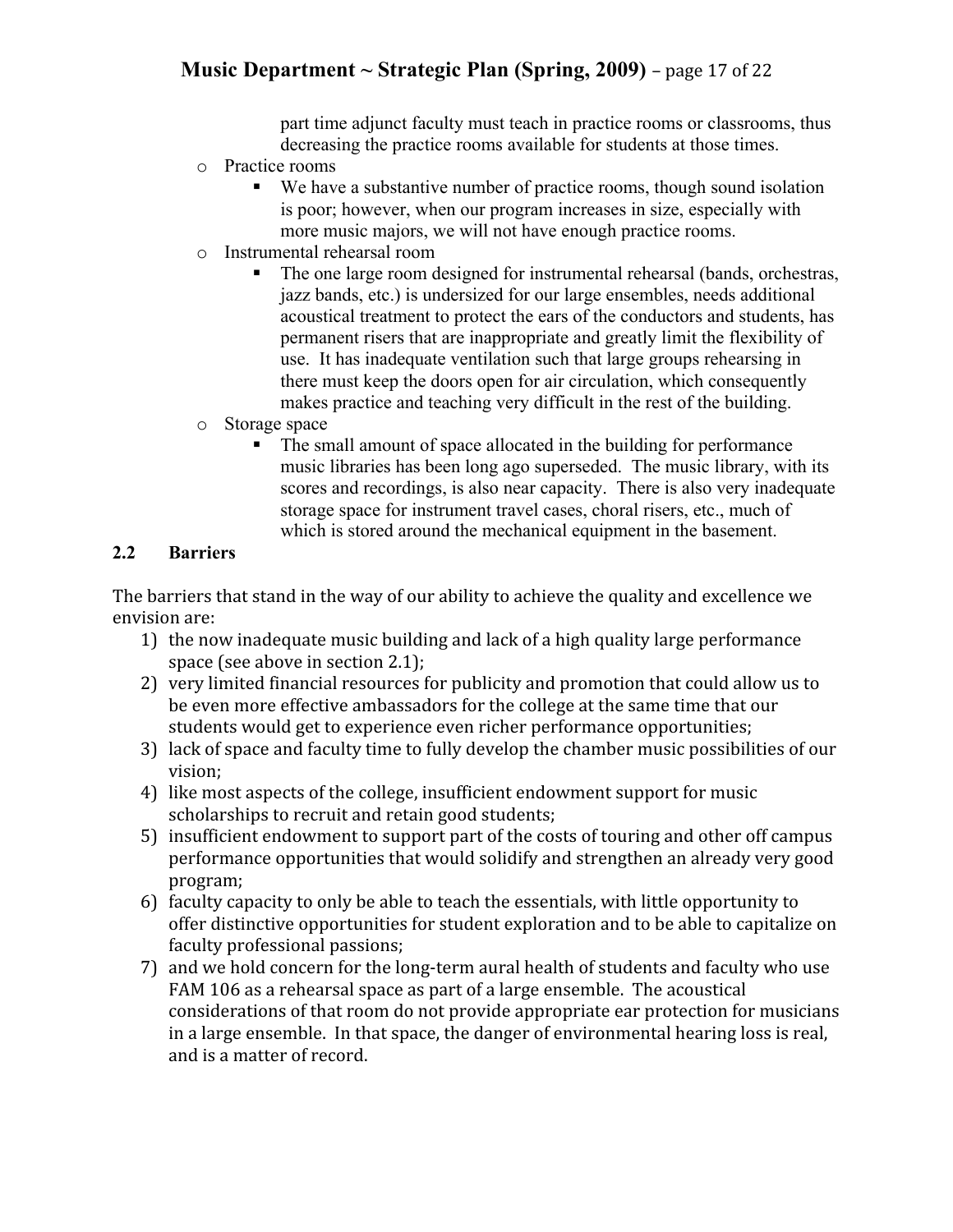### **Music** Department  $\sim$  **Strategic** Plan (Spring, 2009) – page 18 of 22

#### **Section 3 Strategic Initiatives and Recommendations**

Recommendation  $#1$  – Building (GAC Strategic Iniative 1.1, 1.7)

- $\triangleright$  Design and build a substantive addition to the Music Building together with a large (1100-1400 seat) Concert Hall on the campus to address sorely needed teaching, rehearsal, practice, performance, and storage space.
	- o Needs assessment has been concluded in conjunction with consultants (ARTEC) and specifications for both the addition and Concert Hall drawn up together with cost estimates were received January 2007. Additional coordination with the needs of the Theatre/Dance department should be added to this to address the total project. It should be noted that the Concert Hall portion would also serve several other campus needs, such as large lectures, and regional cultural presentations.
	- o The next stage is to place this construction project high on the campus priority list and, as appropriate, proceed with fund raising, architectural designs, and finally breaking ground.

Recommendation  $#2$  – Recruitment (Strategic Initiative  $#3.1$ )

- $\triangleright$  Increase the quality, diversity, and number of music majors (to at least 100) while maintaining and even strengthening recruitment of non-major music students for the college.
	- o Designate an Admissions Associate to focus on recruiting music students for Gustavus, with an increased emphasis on music majors.
	- o Formalize and recognize the extensive recruitment loads carried by the three international touring ensemble conductors.
	- o Expand (and endow) the music scholarship program.
	- o Develop high impact recruiting and marketing materials in partnership with Admissions and Marketing offices (we are making some small progress in this area, but all too often miss good opportunities to "get the word out" extensively and effectively).
	- o Broadcast
	Christmas
	in
	Christ
	Chapel
	over
	appropriate
	media
	(public television,
	public
	radio,
	and/or
	via
	Internet).

Recommendation  $#3$  – Staffing (Strategic Initiative  $#1.1, 1.3, 1.5$ )

- $\triangleright$  Hire a tenure track Conductor of the Gustavus Symphony Orchestra following Interim appointment for 2009-2010. (replacement position, for fall 2010)
- $\triangleright$  Hire a tenure track Assistant Professor of Violin when current 3-year Visiting Term appointment expires in 2010. This will be especially vital if the tenure track Conductor of the Gustavus Symphony hired at the same time is not a string person. (by fall 2010)
- $\triangleright$  Hire a full-time 10-month Music Department Chair. (by fall 2011)
	- o When current Chair's term is completed in 2011, convert this to a full-time appointment, with a national search conducted during the 2010-2011 academic year.
- $\triangleright$  Restore the Music Librarian staff position. (by fall 2009)
- $\triangleright$  Restore half-time support staff to Fine Arts Office. (by fall 2009)
- $\triangleright$  Increase staff accompanist position—current practice of using several professional accompanists has advantages in flexibility.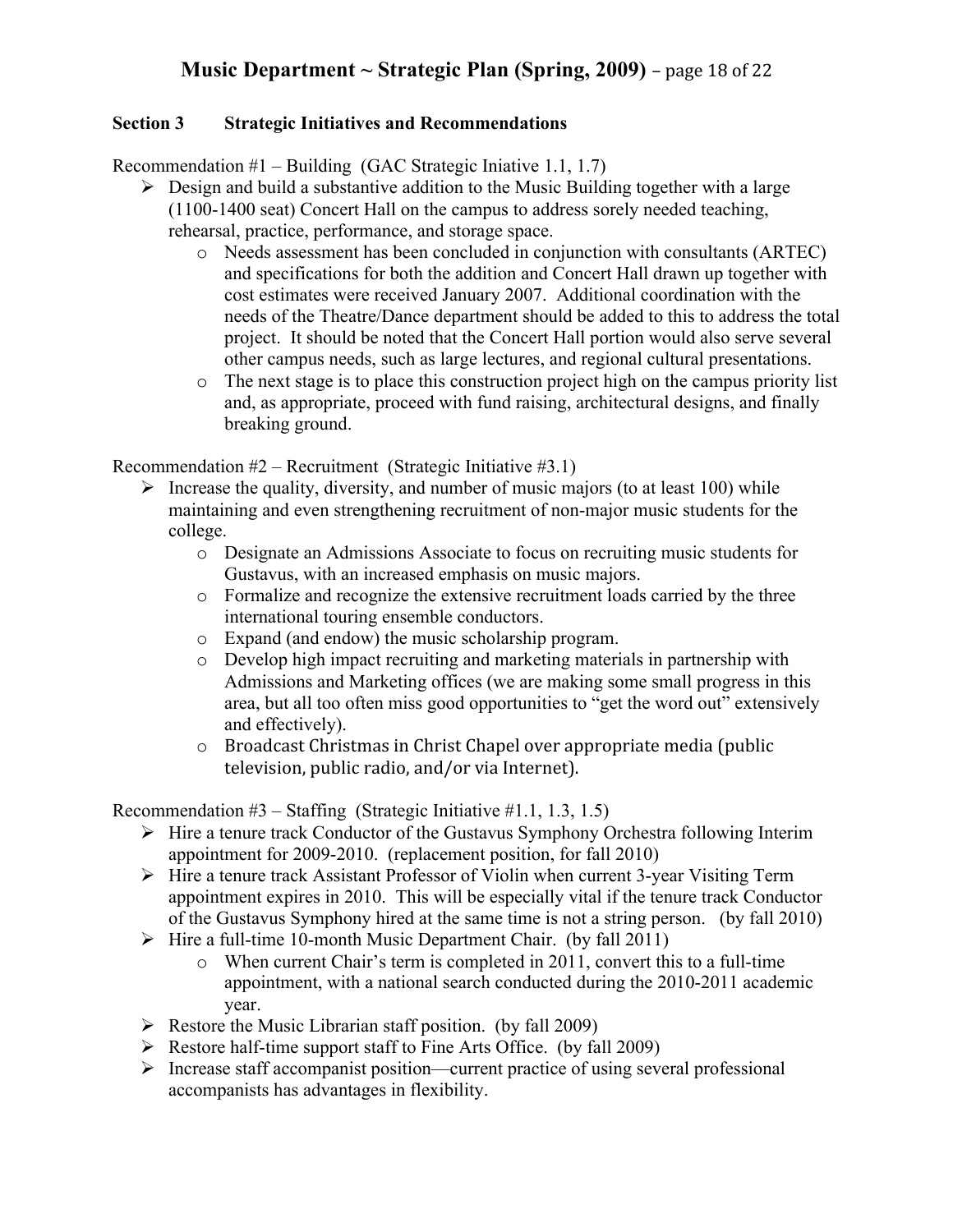# **Music** Department  $\sim$  **Strategic** Plan (Spring, 2009) – page 19 of 22

- o Having a good accompanist is vital to the musical growth and success of all vocal and instrumental students. They are already charged an extra fee on top of their tuition for taking lessons, so to add the cost of hiring an accompanist to their expenses is unreasonable.
- o We currently provide very limited accompanist time for students; however, particularly the vocal students need more of this on a more regular basis throughout the semester.
- o Primarily, accomplishing this requires an increase in the accompanying budget.
- $\triangleright$  Consider converting some of the extensive adjunct part time voice faculty to tenure track.
	- o Currently five adjunct voice faculty loads equal close to three FTE!
	- o Phase this in, with one position hired beginning fall 2012 and the second two or three years later.
- $\triangleright$  Longer-term goal will be to hire a tenure track Musicologist, a tenure track Composer/Theory professor, and a tenure track Music Education specialist as the number of music majors increases.

Recommendation #4 – Curriculum (These are to be accomplished by the Music Department) (Strategic Initiative #1.1)

- $\triangleright$  Review and revise (ideally reduce) graduation requirements for music and music education majors, while retaining quality of the program.
	- o Balancing act required between the genuine liberal arts goals of the Department/College and providing adequate preparation for our majors who compete with conservatory-trained peers for entrance to prestigious graduate programs or for other performance opportunities.
	- o We particularly need to work with Education Department to find ways to reduce the many requirements while still accomplishing the outcome goals dictated by the State Board of Teaching.
	- o Additionally, we need to find a way to provide a high quality music education, with its demands for continuous private and ensemble study with the necessary history/literature and theory study while allowing students time for electives or a second major on top of their general education requirements.
- $\triangleright$  Reestablish a widely recognized sacred music program for students in conjunction with Christ Chapel.
	- o Gustavus has unique opportunity in this area because of the extensive worship life of Christ Chapel, outstanding organ facilities, strong vocal/choral program, and strong Religion Department.
	- o This will require resurrecting/redesigning coursework in hymnology, liturgics, sacred music literature, etc.
	- o Opportunity to "teach it" and "do it" all in the same location is a tremendous advantage if fully utilized.
	- o Program is underdeveloped at present because:
		- **Previous lack of support for the importance of this emphasis when hiring** certain key positions.
		- Current Organist/Cantor has been extensively utilized by the College in senior administrative positions and now as Chair of the Music Department.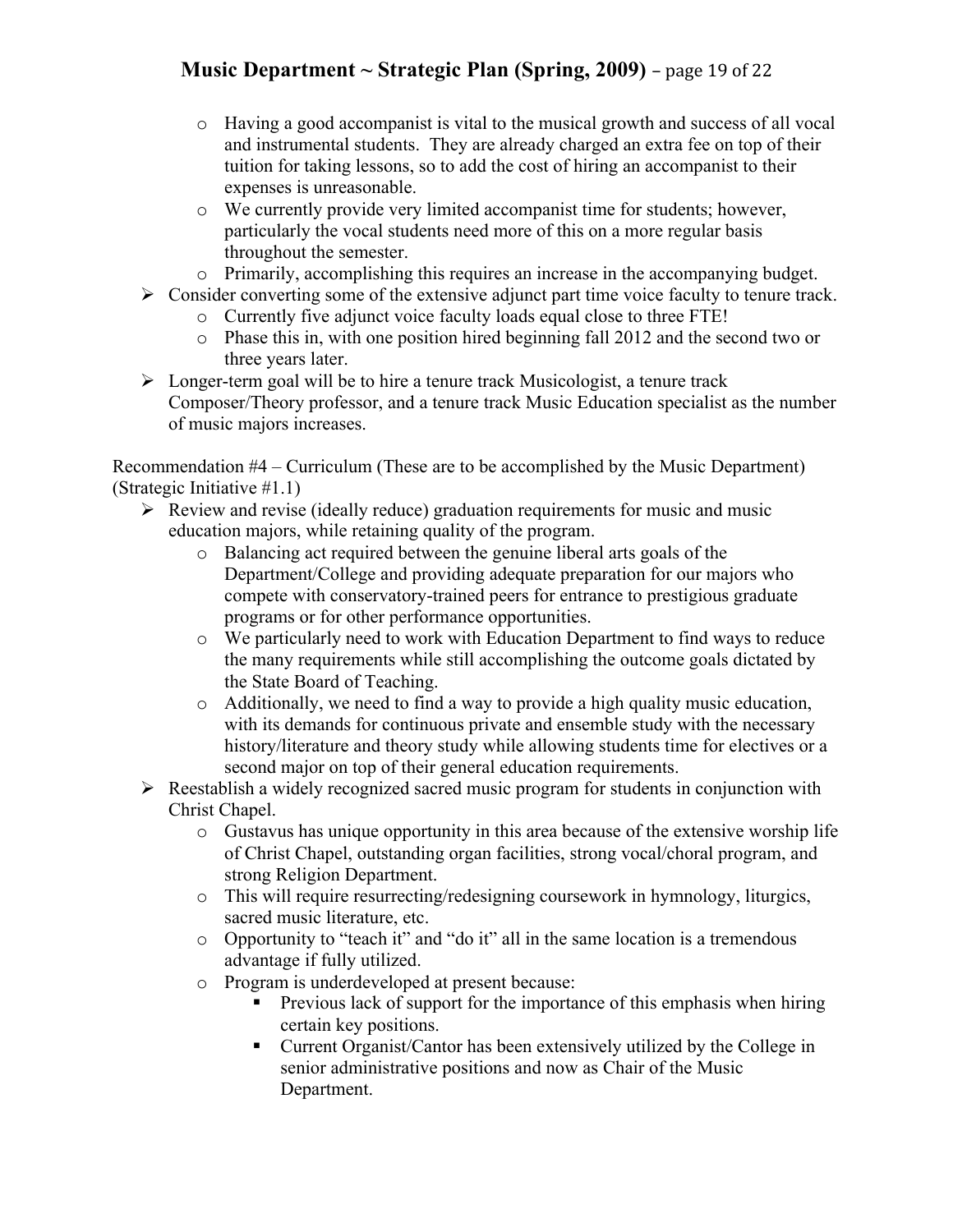## **Music** Department  $\sim$  **Strategic** Plan (Spring, 2009) – page 20 of 22

Recommendation #5 – Music Ensemble Tours/Recording (Strategic Initiative #1.5, 1.7, 2.6, 3.1, 4.3)

- $\triangleright$  Increase coordination of tour programs with offices of Admission, Advancement, Alumni, Church Relations, and Marketing.
	- o This requires time to hold the conversations and explorations with these various offices to develop partnerships that will benefit all parties. These conversations need coordination by the Manager of Music Tours, with participation from appropriate music faculty.
	- o This also requires willingness on the part of these several offices to contribute time and resources to both finding ways to use music department assets to support their endeavors and to actively promote the public performances and tours that are an integral part of the music department program and curriculum. We must always remember that our students are our best ambassadors, and what better way than when they are performing publicly as part of their coursework.
	- o Maintain current Music Tour Manager position (and provide a reasonable office space instead of the tiny out-of-the-way space currently being used).
	- o Provide regularized additional personnel to travel with ensembles and manage the onsite issues that come up when multiple tours happen simultaneously. There are experienced personnel at Gustavus who could readily serve in this capacity, but that needs to be accommodated in their work expectations. Further, we will eventually need to groom successors for them to either replace them when necessary and/or provide flexibility in scheduling over time.
- $\triangleright$  Develop recording capabilities to record and produce our own CDs for sale and use as advertising/recruitment materials.
	- o This will involve an investment in equipment (microphones, recording equipment, software), personnel (need someone in charge with extensive training and experience who can train student workers to assist), and a location (recording studio).
	- o Recording studio as a location with controlled acoustics and sound isolation for recording soloists and small groups, and producing master discs for production, plus some on-location equipment, setup, and expertise for making good recordings of live performances around campus. (A recording studio is included in the Music Building Addition specifications from ARTEC consultants.)
	- o There is potential to be able to raise a considerable amount of money from sale of recordings at concerts, on tour, online, and at appropriate conferences/conventions.
- > Broadcast Christmas in Christ Chapel over appropriate media (public television, public
radio,
and/or
via
Internet).

This
will
require
significant
funding.

Recommendation  $#6$  – Fundraising (Strategic Initiative  $#5.4$ )

- Develop Friends of Music initiative in collaboration with the Office of Advancement.
	- o Raise funds to support and endow music scholarship program.
	- o Raise funds to support and endow music ensemble tours.
	- o Secure regular funding (or gifts) to support the Gustavus Music Showcase concerts at Orchestra Hall in Minneapolis on an annual basis.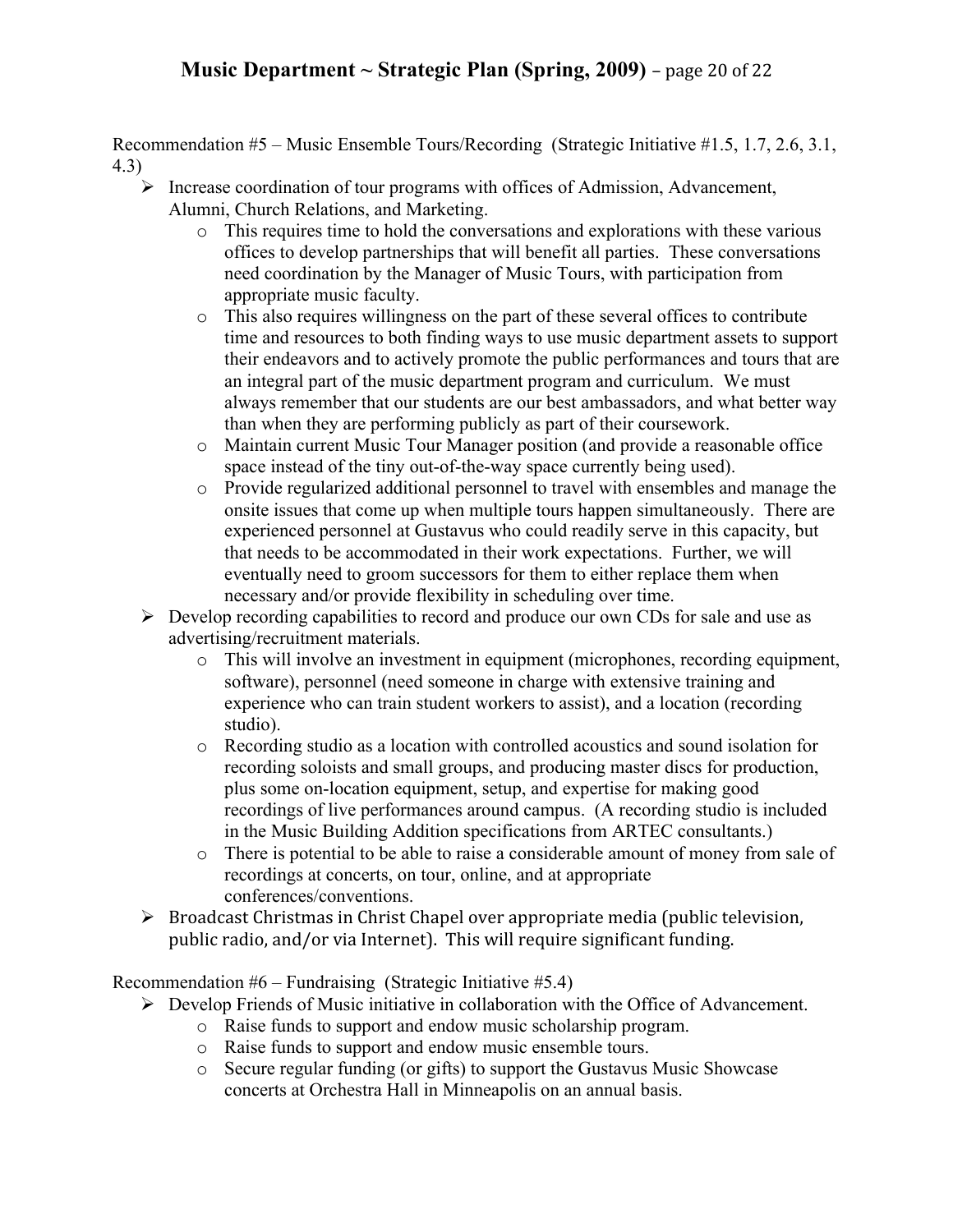## **Music** Department  $\sim$  **Strategic** Plan (Spring, 2009) – page 21 of 22

- $\circ$  Establish a foundation from which to build the larger fundraising effort that will be needed to construct the Music Building Addition and Concert Hall.
- o This initiative needs to be included in the list of priorities for the Office of Advancement.

#### **Section 4 Assessment**

- $\triangleright$  Student progress toward meeting the outcomes we expect of them is assessed within individual classes, in more public performances, and in comprehensive assessments.
	- o Analysis and composition (Music Theory, Arranging, Composition classes) regular graded homework assignments, exams, graded composition assignments
	- o Music History/Literature classes exams, research papers, oral presentations
	- o Conducting regular review of video recordings of student conducting assignments, exams
	- o Ensemble performances regular entrance auditions, public performances (both on and off campus)
	- o Individual study (lessons) end of semester performance assessments/juries each semester, individual performances in studio classes, area seminars, and Monday Night Recitals, pre-recital auditions for solo Junior or Senior Recitals, required public solo Senior Recitals for all majors
	- o Comprehensive Audition for a Music Major (end of first year performance), Sophomore Review (spring of Soph. year – comprehensive review of all work to date), Capstone Experience (a paper integrating history/literature and analytical study with performance of a composition as part of Senior Recital, coupled with Senior Interview and review of required Music Major Portfolio).
- $\triangleright$  Equipment is assessed thoroughly every summer when instruments are examined for needed repairs. Every fall, requests for replacement or additional instruments are prepared as part of the department budget preparation process, based on an evaluation of suitability of existing inventory of instruments for repertoire and curricular needs. Instructional equipment/technologies in classrooms, rehearsal spaces, studios, Music Lab, and offices is assessed annually in conjunction with preparing the department IIAC request. Faculty are also aware of evolving technologies and we occasionally bring in consultants to demonstrate new possibilities.
- $\triangleright$  Building: We will know we have made progress on this issue when the Board of Trustees has placed it on the list of construction priorities, when design work is started, targeted fundraising has begun, and ultimately when construction is completed and we are able to occupy and use the sorely needed additional space.
- $\triangleright$  Recruitment: We will annually track the changes in numbers of students taking lessons, participating in ensembles, and particularly the number of majors in the department to assess how we are making progress toward our enrollment goals.
- $\triangleright$  Staffing: We will request additional faculty and staff positions as the respective needs arise due to enrollment pressures and curriculum needs, taking into consideration also the ability to provide studio/office space. Reviewing the needs and planning for such requests is undertaken at regular department faculty meetings and annual retreats.